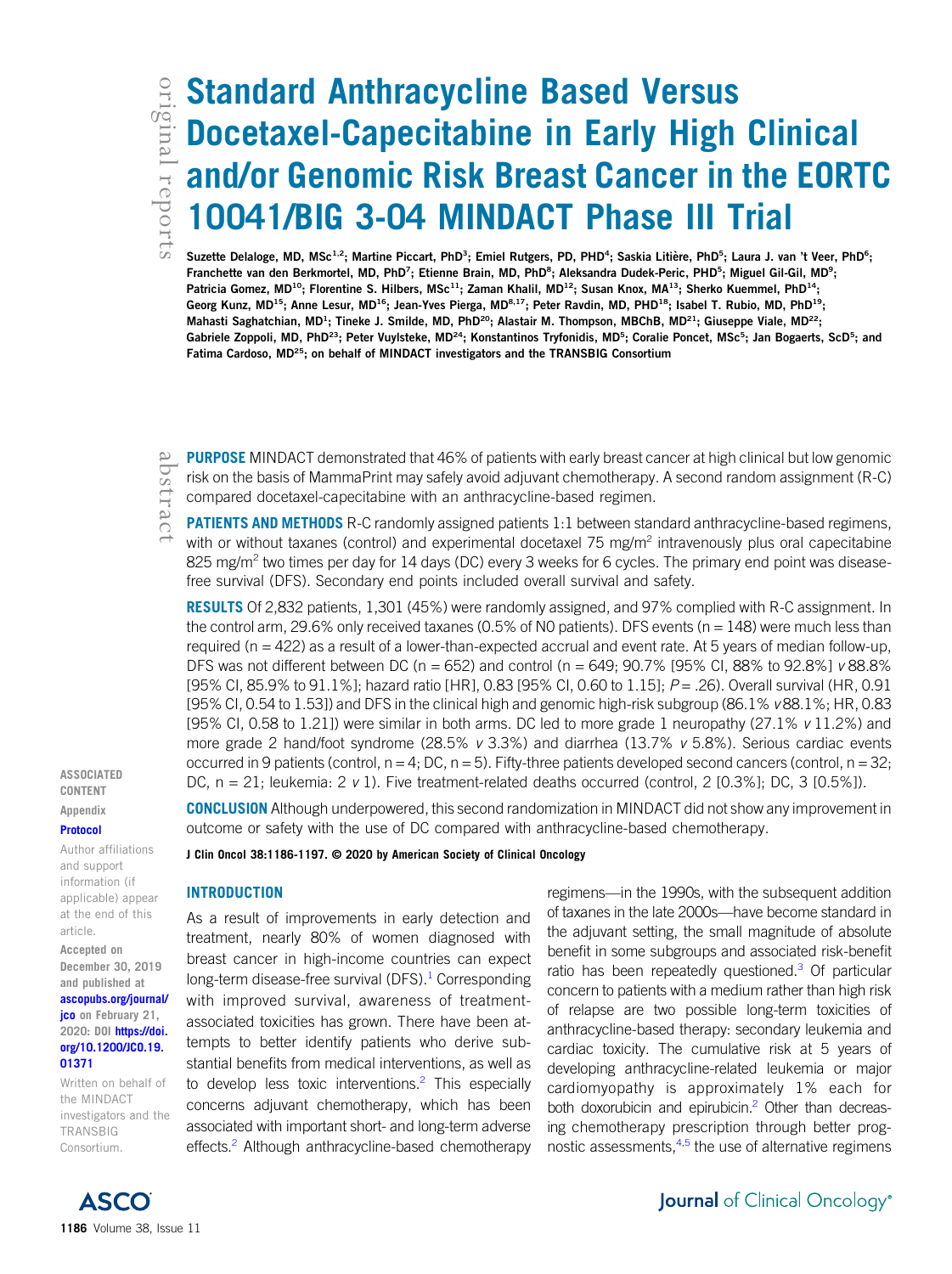associated with less toxicity is another option to increase the individual risk-benefit ratio of adjuvant chemotherapy.

Capecitabine was of potential interest in this regard, given the promising preclinical and clinical data in the advanced breast cancer setting with its combination with docetaxel.<sup>[6](#page-11-5)</sup>

The EORTC 10041/BIG 03-04 (MINDACT) study is an international, prospective, randomized phase III trial. It has first provided level 1A evidence regarding the clinical utility of the 70-gene signature (MammaPrint; Agendia, Irvine, CA) in addition to standard clinicopathologic criteria by which to select patients with early breast cancer for ad-juvant chemotherapy.<sup>[4](#page-11-3)</sup> MINDACT's second randomization aimed to evaluate whether an experimental docetaxelcapecitabine (DC) regimen was a more effective and less toxic alternative to a standard anthracycline-based regimen (control). The primary objective was DFS. Comparison of overall survival (OS) and safety between both arms were secondary objectives.

# **METHODS**

# Study design

The general design of the MINDACT trial has been previously described[.4](#page-11-3) In summary, from 2007 to 2011, 6,693 patients with breast cancer with localized, fully resected, 0 to 3 node-positive breast adenocarcinoma were enrolled in the trial and underwent prognostic evaluation using both a standard clinicopathologic assessment and a genomic test. The 70-gene signature (MammaPrint) and a modified version of Adjuvant!Online (modified from 8.0, including human epidermal growth factor receptor 2 [HER2] status; <http://www.adjuvantonline.com>) were used to determine genomic and clinical risk, respectively. Patients with clinical high (c-high) and genomic high (g-high) risk tumors were to receive adjuvant chemotherapy, whereas those with both low clinical (c-low) and genomic (g-low) risk assessments were not. Patients with discordant results (c-high and g-low or c-low and g-high) were randomly assigned between the 2 risk assessment methods for chemotherapy decision. A second 1:1 randomization (R-C) was proposed to all patients who were allocated to receive chemotherapy between anthracycline-based regimens (control), with or without taxanes (standard regimen at the time the trial was conducted), and experimental docetaxel 75 mg/m<sup>2</sup> intravenously plus oral capecitabine 825 mg/m<sup>2</sup> two times per day for 14 days (DC) every 3 weeks for 6 cycles after surgery. The chemotherapy question was a randomized, two-arm, prospective, nonblinded, multicenter phase III study. Drug supply was provided by the manufacturers.

Trastuzumab was allowed and recommended for women with HER2-positive tumors upon approval and with availability for use in the adjuvant setting. Trastuzumab could be proposed either sequentially or concomitantly with chemotherapy, including in patients in the DC arm.

The European Organization for Research and Treatment of Cancer Protocol Review Committee and ethics committees of all participating 9 countries and 111 sites approved the study.

# **Patients**

Eligible patients for accrual to MINDACT were women between age 18 and 70 years with histologically proven primary nonmetastatic (M0) invasive breast cancer (clinical T1, T2, or operable T3), initially lymph node negative only and, as of August 2009, with up to 3 positive axillary lymph nodes, and with a frozen tumor sample available. Patients were enrolled in the study from February 2007 to July 2011.

Patients were eligible for inclusion in the chemotherapy randomization (R-C) if they also met the following criteria: high risk of recurrence according to both clinicopathologic criteria and the 70-gene signature or high risk according to clinicopathologic criteria and a low risk according to the 70 gene signature, and randomly assigned (R-T) to use the clinicopathologic criteria for chemotherapy decision; or low risk according to clinicopathologic criteria and high risk according to the 70-gene signature, and randomly assigned (R-T) to use the 70-gene signature for chemotherapy decision. Women were also required to have WHO status 0 or 1, normal cardiac function, and to have signed the chemotherapy randomization-specific written informed consent. The interval between definitive surgery and the start of chemotherapy could not exceed 120 days.

# Chemotherapy Randomization and Masking

All random assignments were performed centrally, first at the International Drug Development Institute and, as of 2010, at the European Organization for Research and Treatment of Cancer. For chemotherapy randomization (R-C), a minimization technique was used for random treatment allocation stratifying for institution, risk group (high risk genomic/low risk clinical v low risk genomic/high risk clinical v high risk genomic/high risk clinical), hormone receptor status (positive [estrogen receptor [ER] and/or progesterone receptor)  $\nu$  negative [both]), age ( $<$  50 years  $v \ge 50$  years), HER2 (positive v negative v unknown at the time of R-C), method of axillary evaluation (sentinel lymph node only or dissection), and type of surgery (mastectomy or quadrantectomy/lumpectomy). If progesterone receptor was unknown, the patient was stratified to the hormone receptor–negative group if ER was negative and to the hormone receptor–positive group if ER was positive.

# **Treatment**

Patients were randomly assigned 1:1 to standard anthracycline-based regimens, with or without taxanes (control arm) or experimental docetaxel 75 mg/m<sup>2</sup> intravenously plus oral capecitabine 825 mg/ $m<sup>2</sup>$  two times per day for 14 days (DC) every 3 weeks for 6 cycles after surgery. The anthracycline arm was different for patients with lymph node–negative disease and for patients with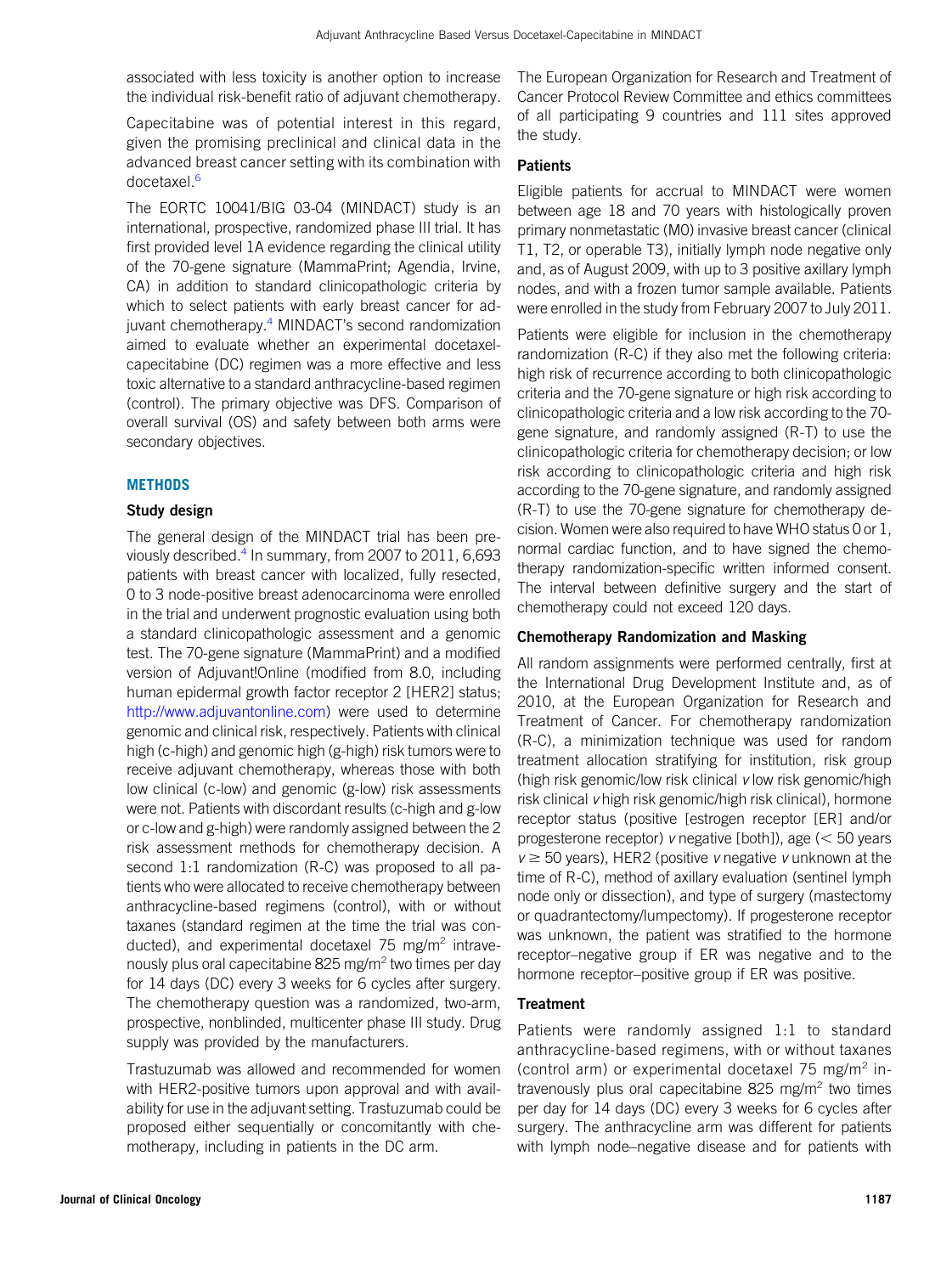lymph node–positive disease, as standard therapies were different for each subgroup at that time. Of node-negative patients, 99.5% received an anthracycline-based regimen without taxanes as per the current National and European guidelines at the time of the trial and including cyclophosphamide, doxorubicin, and fluorouracil (FAC, or CAF), cyclophosphamide, epirubicin, and fluorouracil (FEC), or 4 cycles of epirubicin followed by 4 cycles of cyclophosphamide, methotrexate, and fluorouracil (E-CMF; Appendix [Table A1,](#page-14-0) online only). Of node-positive patients, 97.4% received a sequence of 3 cycles of cyclophosphamide, epirubicin (100 mg/m<sup>2</sup>), and fluorouracil (FEC100) followed by 3 cycles of docetaxel.<sup>7</sup> Granulocyte-colony stimulating factor was prescribed according to local standards.

# **Outcomes**

For all analyses related to R-C, time-to-event end points started at the date the sample was received at Agendia. For the primary end point (DFS) and secondary efficacy end points (distant metastases-free survival [DMFS] and OS) analyses, all randomly assigned patients were analyzed in the arm to which they were allocated by random assignment (intent to treat). Safety analyses, however, were conducted in all patients who were randomly assigned for R-C and who had started their allocated chemotherapy (at least one dose of the study drug(s), per protocol).

Events defining DFS included locoregional recurrence, distant (metastatic) recurrence, ipsilateral or contralateral invasive breast cancer, ductal carcinoma in situ, or a second primary invasive cancer. Patients who experienced multiple events within a 1-month time period were classified into the first applicable category according to the following priority list: distant metastasis, locoregional recurrence, new second primary cancer, or death from any cause. DFS was calculated as the time to either the date of disease recurrence or date of death. DMFS was calculated as the time to either the date of first distant metastatic recurrence or date of death. Patients who were found to be ineligible because of M1 status at baseline by medical review were censored at time 0. OS was calculated as the time to death from any cause. Patients with no event at the cutoff date for the final analysis were censored at the time of the last examination for DFS and DMFS and at the last follow-up date for OS. A sensitivity analysis of the primary end point (DFS) was conducted in the clinical-high risk/ genomic-high risk group. Adverse events and laboratory abnormalities during chemotherapy were tabulated—worst National Cancer Institute Common Terminology Criteria for Adverse Events grade per patient—by treatment arm. National Cancer Institute Common Terminology Criteria for Adverse Events version 3.0 was used throughout the study. Events occurring on treatment plus 30 days are reported.

# Statistical Analyses

Unadjusted hazard ratios (HRs) and corresponding 95% CIs were analyzed using a proportional hazard Cox regression

model complemented with Kaplan-Meier curves. In the initial protocol, the primary comparison for R-C was powered at 80% to detect an HR of 0.76 (5-year DFS of 86% in the control arm v 89.2% in the experimental arm) at the 2-sided 5% level, requiring 422 DFS events to be observed. However, as a result of the insufficient number of patients randomly assigned to this part of the study, only 148 events were observed, corresponding to 38.5% power to detect the original alternative hypothesis (HR, 0.76). Comparisons for R-C were performed at the time of the primary trial's analysis, as planned. All statistical analyses were conducted using SAS version 4 (SAS Institute, Cary, NC).

# **RESULTS**

## Patient Characteristics and Follow-Up

Among 2,832 patients who received chemotherapy within MINDACT, 1,301 (45.9%) were randomly assigned for the chemotherapy question (R-C). The main reason for not being included in R-C was chemotherapy administered outside of the trial on the basis of the physician's or patient's wishes. A consort diagram of the trial is shown in [Figure 1](#page-3-0). Among 1,301 randomly assigned patients, 787 (60.5%) were categorized to have a clinical-high and genomic-high risk (c-high/g-high), 351 (27.0%) a c-high/g-low, 137 (10.5%) a c-low/g-high, and 26 (2.0%) a c-low/g-low disease. In total, 649 patients were randomly assigned to the control arm and 652 to DC arm. The main patient characteristics were well balanced between the two arms ([Table 1](#page-4-0)).

The cutoff date for the present analysis was March 1, 2016. Median follow-up is 5.0 years.

## Treatments Received

The compliance rate for random assignment was 97.1% overall. Treatment received in each arm, as well as dose modifications or interruptions in both arms are shown in [Table 2](#page-6-0) and Appendix [Table A1.](#page-14-0)

## Primary End Point Analysis

Overall, 148 patients experienced a recurrence—there were 67 DFS events in the DC arm and 81 in the control arm. The majority of first recurrences were distant metastases ( $n = 66$ ; 44.6%). Others were second primaries  $(n = 52, 35.1\%)$  and local relapses  $(n = 22, 14.9\%).$  Eight patients (5.4%) died without experiencing a relapse. At 5-year median follow-up, DFS was not significantly different between the DC arm ( $n = 652$ ) and control arm ( $n = 649$ ; 90.7% [95% CI, 88% to 92.8%] v 88.8% [95% CI, 85.9% to 91.15]; HR, 0.83 [95% CI, 0.60 to 1.15];  $P = .26$ ; [Fig 2A](#page-7-0)). Models adjusted for stratification factors and those that were unadjusted led to the same results (data not shown). [Figure 3](#page-8-0) shows a forest plot of DFS in both arms by stratification factors. Of note, for the relevant clinical-high risk/genomic-high risk subgroup, DFS was also not different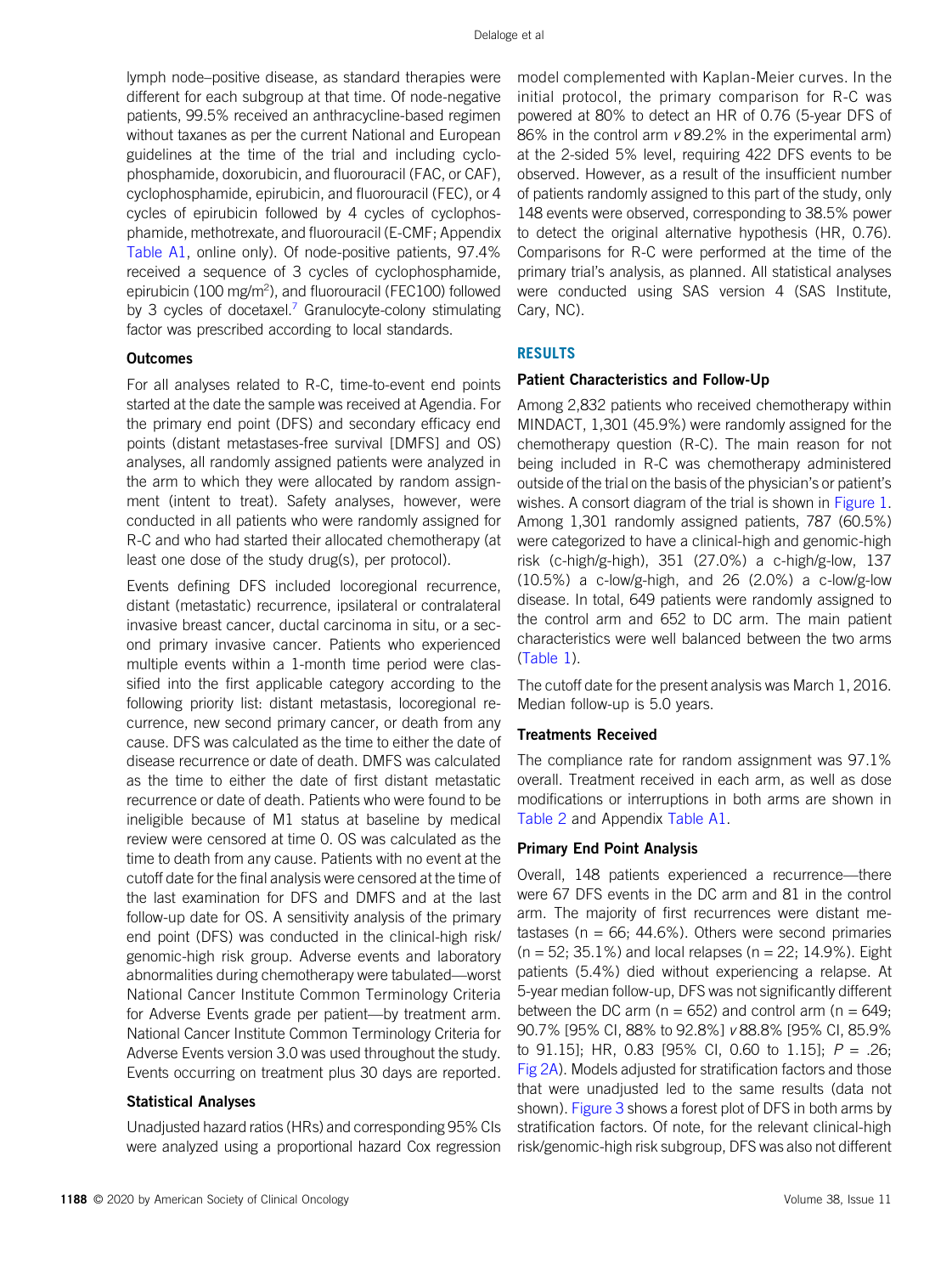

<span id="page-3-0"></span>FIG 1. CONSORT diagram of randomization in the MINDACT study. (<sup>a</sup>) The control anthracycline arm was different for patients with LNO breast cancer and for patients with lymph node (LN)–positive disease, as standard therapies were different for each subgroup at that time and evolved over time during the trial. For LN0 disease, anthracycline-based regimens without taxanes were used and included: cyclophosphamide, doxorubicin, and fluorouracil (FAC or CAF); cyclophosphamide, epirubicin, and fluorouracil (FEC); or 4 cycles of epirubicin followed by 4 cycles of cyclophosphamide, methotrexate, and fluorouracil. For LN-positive disease, the standard regimen was a sequence of 3 cycles of FEC 100 followed by 3 cycles of docetaxel. (<sup>b</sup>) One patient was found to be ineligible as a result of M1 status at baseline and was censored at time 0 in the analysis of disease-free survival and distant metastases–free survival end points.

between arms (5-years DFS DC: 88.1% [95% CI, 84.3% to 91.1%] v control: 86.1% [95% CI, 82.1% to 89.3%]; HR, 0.83 [95% CI, 0.58 to 1.21]).

# Secondary Efficacy End Points

Seventy patients experienced a distant relapse—34 in the DC arm and 36 in the control arm—and 22 patients died without experiencing a distant relapse. Five-year DMFS was not significantly different between the two arms (DC: 94.4% [95% CI, 92.2% to 96%] v control: 93.5% [95% CI, 91.2% to 95.3%]; HR, 0.89 [95% CI, 0.59 to 1.34];  $P = .58$ ; [Fig 2B\)](#page-7-0). Fifty-seven deaths were reported at the time of the cutoff date—27 in the DC arm and 30 in the control arm. The main cause of death was progressive disease (36 patients; 63.2%). Similarly, 5-year OS was identical in both

arms (DC: 96.3% [95% CI, 94.4% to 97.6%] v control: 96.2% [95% CI, 94.3% to 97.4%]; HR, 0.91 [95% CI, 0.54 to 1.53];  $P = .72$ ; [Fig 2C\)](#page-7-0). Appendix [Figure A1](#page-13-0) (online only) shows a forest plot of OS in both arms by stratification factors.

# Safety

As shown in [Table 3](#page-9-0) and Appendix [Table A2](#page-15-0) (online only), the most common adverse events in DC compared with control were grade 2 hand/foot syndrome (3.3% in control v 28.5% in DC), grade 2 diarrhea (5.8%  $v$  13.7%), and grade 1 peripheral neuropathy (11.2% v 27.1%). However, grade 2 anemia (14.2% in control v 5.1% in DC) and grade 4 neutropenia (24.6% v 20.5%) were slightly more frequent in the control arm. Serious cardiac events occurred in 9 patients overall, including 1 cardiac failure (control) and 1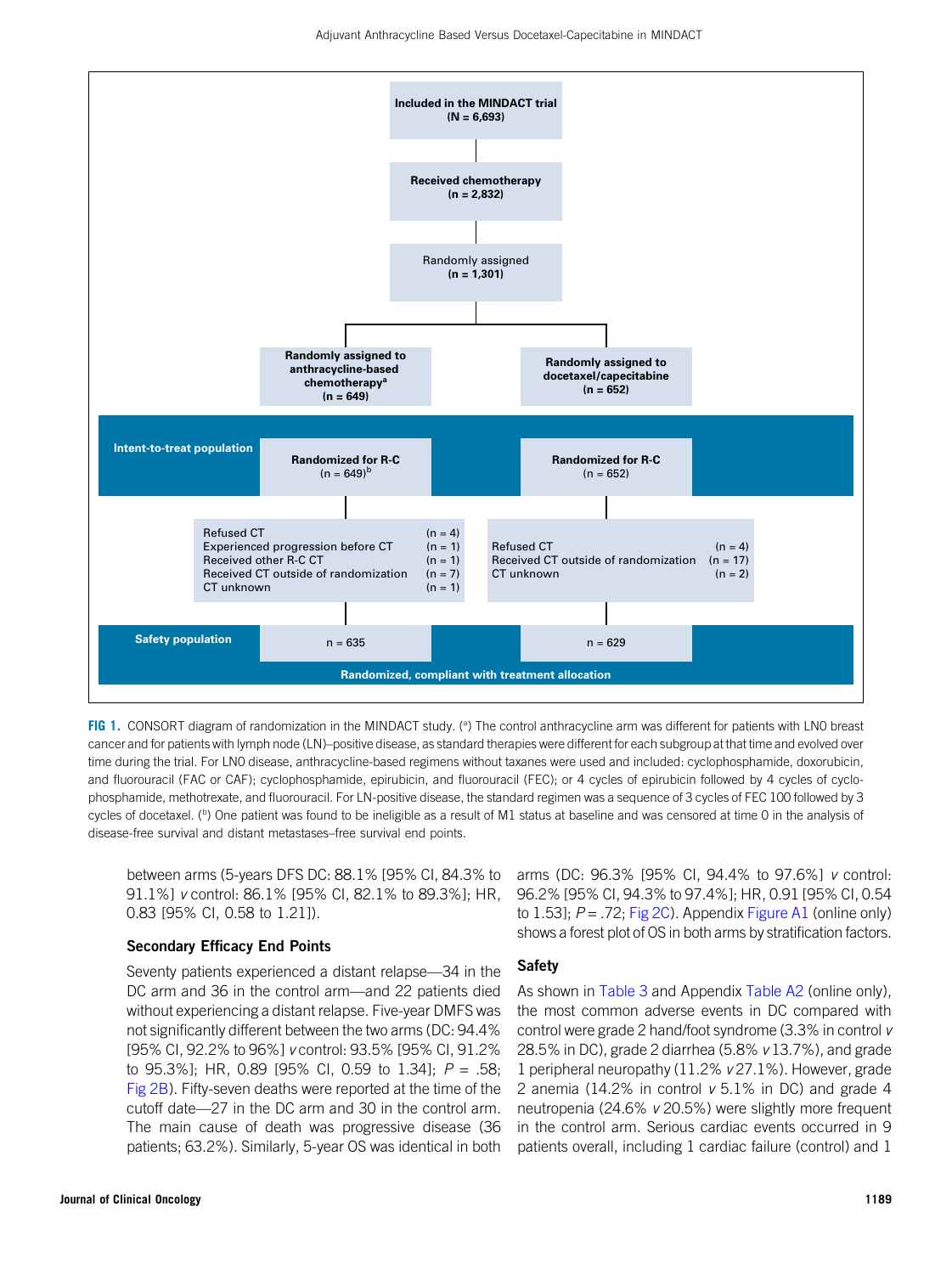# Delaloge et al

| <b>Characteristic</b>          | Control Arm ( $n = 649$ )     | DC Arm $(n = 652)$ | Total $(N = 1,301)$ |
|--------------------------------|-------------------------------|--------------------|---------------------|
| Age, years                     |                               |                    |                     |
| $<$ 35                         | 15.0(2.3)                     | 17.0(2.6)          | 32.0(2.5)           |
| 35-50                          | 227.0 (35.0)                  | 222.0 (34.0)       | 449.0 (34.5)        |
| 50-70                          | 399.0 (61.5)                  | 410.0 (62.9)       | 809.0 (62.2)        |
| $\geq 70$                      | 8.0(1.2)                      | 3.0(0.5)           | 11.0(0.8)           |
| Corrected risk <sup>a</sup>    |                               |                    |                     |
| cL/gL                          | 12.0 (1.8)                    | 14.0 (2.1)         | 26.0(2.0)           |
| cL/gH                          | 70.0 (10.8)                   | 67.0 (10.3)        | 137.0 (10.5)        |
| cH/gL                          | 175.0 (27.0)                  | 176.0 (27.0)       | 351.0 (27.0)        |
| cH/gH                          | 392.0 (60.4)                  | 395.0 (60.6)       | 787.0 (60.5)        |
| Menopausal status              |                               |                    |                     |
| Premenopausal                  | 252.0 (38.8)                  | 248.0 (38.0)       | 500.0 (38.4)        |
| Postmenopausal                 | 363.0 (55.9)                  | 362.0 (55.5)       | 725.0 (55.7)        |
| Not 1 or 2                     | 34.0(5.2)                     | 42.0(6.5)          | 76.0 (5.9)          |
| Lymph node status              |                               |                    |                     |
| Node negative                  | 455.0 (70.1)                  | 454.0 (69.6)       | 909.0 (69.9)        |
| 1-3 positive nodes             | 192.0 (29.6)                  | 198.0 (30.3)       | 390.0 (29.0)        |
| $\geq$ 4 positive lymph nodes  | 2.0(0.3)                      | 0.0(0.0)           | 2.0(0.2)            |
| Lymph node resection procedure |                               |                    |                     |
| Full axillary dissection       | 279.0 (43.0)                  | 286.0 (43.9)       | 565.0 (43.4)        |
| Sentinel lymph node sampling   | 370.0 (57.0)                  | 366.0 (56.1)       | 736.0 (56.6)        |
| Type of breast cancer surgery  |                               |                    |                     |
| Breast conserving surgery      | 514.0 (79.2)                  | 518.0 (79.4)       | 1,032.0 (79.3)      |
| Mastectomy                     | 135.0 (20.8)                  | 134.0 (20.6)       | 269.0 (20.7)        |
| Pathologic tumor size, cm      |                               |                    |                     |
| $\leq 1$                       | 37.0(5.7)                     | 36.0(5.5)          | 73.0 (5.6)          |
| $1 - 2$                        | 332.0 (51.2)                  | 320.0 (49.1)       | 652.0 (50.1)        |
| $2 - 5$                        | 269.0 (41.4)                  | 282.0 (43.3)       | 551.0 (42.4)        |
| > 5                            | 11.0(1.7)                     | 14.0(2.1)          | 25.0(1.9)           |
| Tumor grade                    |                               |                    |                     |
| 1                              | 33.0 (5.1)                    | 27.0 (4.1)         | 60.0 (4.6)          |
| $\mathbf{2}$                   | 256.0 (39.4)                  | 253.0 (38.8)       | 509.0 (39.1)        |
| 3                              | 358.0 (55.2)                  | 369.0 (56.6)       | 727.0 (55.9)        |
| Unknown                        | 2.0(0.3)                      | 3.0(0.5)           | 5.0(0.4)            |
| ER (local laboratory)          |                               |                    |                     |
| Negative                       | 160.0 (24.7)                  | 169.0 (25.9)       | 329.0 (25.3)        |
| Positive                       | 489.0 (75.3)                  | 483.0 (74.1)       | 972.0 (74.7)        |
| PgR (local laboratory)         |                               |                    |                     |
| Negative                       | 232.0 (35.7)                  | 237.0 (36.3)       | 469.0 (36.0)        |
| Positive                       | 413.0 (63.6)                  | 411.0 (63.0)       | 824.0 (63.3)        |
| Missing                        | 4.0(0.6)                      | 4.0(0.6)           | 8.0(0.6)            |
|                                | (continued on following page) |                    |                     |

<span id="page-4-0"></span>TABLE 1. Patients Characteristics in the Chemotherapy Randomization Arms of MINDACT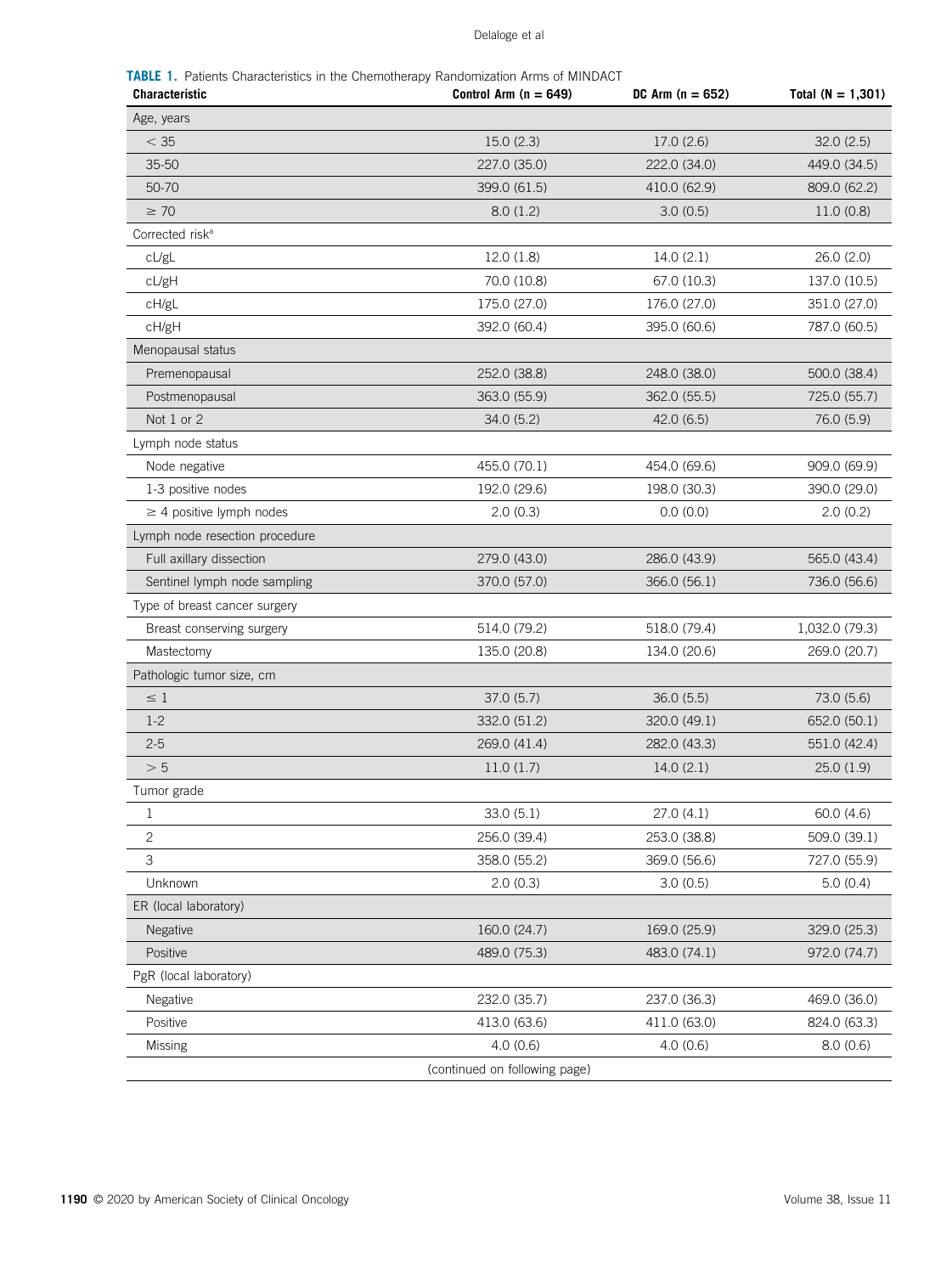TABLE 1. Patients Characteristics in the Chemotherapy Randomization Arms of MINDACT (continued)

| <b>Characteristic</b>                        | Control Arm ( $n = 649$ ) | DC Arm $(n = 652)$ | Total ( $N = 1,301$ ) |
|----------------------------------------------|---------------------------|--------------------|-----------------------|
| HER2 (local laboratory)                      |                           |                    |                       |
| <b>Negative</b>                              | 584.0 (90.0)              | 594.0 (91.1)       | 1,178.0 (90.5)        |
| Positive                                     | 64.0 (9.9)                | 55.0 (8.4)         | 119.0(9.1)            |
| <b>Missing</b>                               | 1.0(0.2)                  | 3.0(0.5)           | 4.0(0.3)              |
| Clinicopathologic subtype (local)            |                           |                    |                       |
| Luminal HER2- (ER+ and/or PgR+, HER2-)       | 453.0 (69.8)              | 449.0 (68.9)       | 902.0 (69.3)          |
| Luminal HER2+ (ER+ and/or PgR+, HER2+)       | 43.0 (6.6)                | 44.0 (6.7)         | 87.0 (6.7)            |
| HER2+ (nonluminal) ( $ER-$ , $PgR-$ , HER2+) | 21.0(3.2)                 | 11.0(1.7)          | 32.0(2.5)             |
| Triple negative ( $ER-$ , $PgR-$ , HER2-)    | 131.0 (20.2)              | 144.0 (22.1)       | 275.0 (21.1)          |
| <b>Missing</b>                               | 1.0(0.2)                  | 4.0(0.6)           | 5.0(0.4)              |
| Interval surgery to R-C                      |                           |                    |                       |
| $\leq$ 8 weeks                               | 515.0 (79.4)              | 529.0 (81.1)       | 1,044.0 (80.2)        |
| 8 weeks to 120 days                          | 134.0 (20.6)              | 117.0 (17.9)       | 251.0 (19.3)          |
| $>120$ days                                  | 0.0(0.0)                  | 6.0(0.9)           | 6.0(0.5)              |
|                                              |                           |                    |                       |

NOTE. Data are given as No. (%).

Abbreviations: cH, clinical high risk; cL, clinical low risk; ER, estrogen receptor; gH, genomic high risk; gL, genomic low risk; HER2, human epidermal growth factor receptor 2; PgR, progesterone receptor; R-C, randomization.

<sup>a</sup>Corrected means that patients are classified according to their actual risk in case there was a change in either genomic or clinical risk postenrollment. For most patients, the corrected risk is identical to the risk recorded at enrollment.

cardiopulmonary arrest (DC). Fifty-three patients developed secondary cancers (Control,  $n = 32$ ; DC,  $n = 21$ ; leukemia:  $n = 2$  in the control arm  $v1$  in the DC arm). Two toxic deaths related to chemotherapy were reported in the control arm (as a result of myelodysplastic syndrome and myocardial infarction) and 3 in the DC arm (1 cardiovascular arrest and 2 unspecified).

## **DISCUSSION**

The present randomized phase III trial, nested within the large European MINDACT trial, did not demonstrate the superiority of a non–anthracycline-containing regimen over an anthracycline-based adjuvant chemotherapy in terms of 5-year DFS of patients with localized, high clinical and/or genomic risk breast cancer. Although the efficacy results seemed to be equivalent in both arms on all measurements, the current study's design precludes concluding a potential equivalence between both regimens as it was not powered to prove noninferiority. Furthermore, the safety profile of the DC combination was overall not better than that of anthracycline-based therapy. The most common adverse events for DC were hand/foot syndrome and diarrhea. Standard adverse events seemed to be manageable, with few dose reductions or treatment interruptions; however, major toxicities were also encountered, including 9 cardiac events and, more importantly, five toxic deaths, including 2 in the control arm (0.3%) and 3 in the DC arm (0.5%). Given the magnitude of the expected individual chemotherapy benefit even in categories currently considered high risk, such as the women included in the present trial, $4$ 

Journal of Clinical Oncology 1191

this toxicity rate unfortunately seems to be barely acceptable and does not support a change of practice.

At the time this study was designed, anthracycline-based adjuvant regimens without taxanes remained the gold standard in node-negative disease. The benefits of adding taxanes to the previously established standard anthracyclinebased chemotherapy regimens had been clearly demon-strated in patients with node-positive breast cancer.<sup>[3](#page-11-2)</sup> Anthracyclines had long been associated with two major toxicities, namely long-term cardiac toxicity and secondary hematologic malignancies, both of which occurred in approximately 1% of treated women.<sup>2</sup> Efficient and less toxic anthracycline-free regimens had therefore been anticipated for years.<sup>[8](#page-11-7)</sup> Results of the phase III trial of DC combination as first-line therapy in metastatic patients led to the hope that this regimen could be a safer and/or more effective replacement to anthracycline-based regimens.<sup>[6](#page-11-5)</sup> Taxane use has meanwhile become widespread in the adjuvant setting on the basis of individual trial results and meta-analyses showing a consistent DFS benefit of approximately 4% to 5%, whatever the nodal status.<sup>3</sup> Taxanes are currently used as monotherapy, sequentially to anthracyclines; alternatively in combination with anthracyclines, with or without cyclophosphamide; or in some situations in combination with cyclophosphamide as an anthracycline-free regimen.<sup>3[,8](#page-11-7)</sup> In patients with HER2-negative disease, the docetaxel-cyclophosphamide combination administered for 4 cycles has been identified as a potential standard regimen in intermediate-risk patients and as more efficient than 4 cycles of doxorubicin-cyclophosphamide  $(AC)$ .<sup>[8](#page-11-7)</sup> However, in highrisk patients, the same combination administered for 6 cycles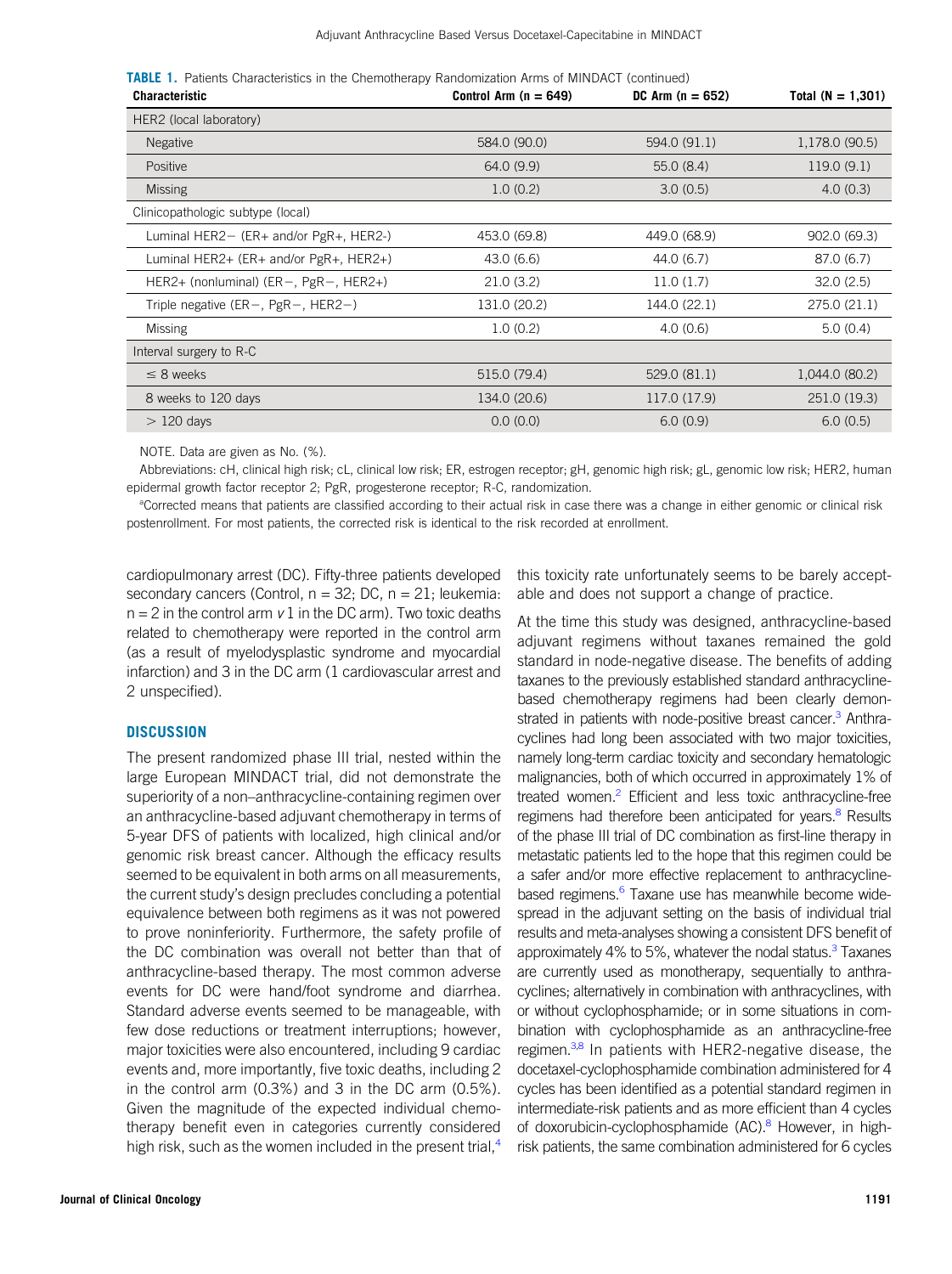#### Delaloge et al

#### <span id="page-6-0"></span>TABLE 2. Treatments Administered, and Dose and Treatment Adaptations in Both Arms (safety population)

| Variable                                                            | Anthracycline/Taxane in<br>Control Arm ( $n = 635$ )         |                      | Docetaxel/Capecitabine in<br>DC Arm $(n = 628)$                    |  |
|---------------------------------------------------------------------|--------------------------------------------------------------|----------------------|--------------------------------------------------------------------|--|
| Total No. of cycles                                                 | 3,685.0                                                      |                      | 3,428.0                                                            |  |
| Median treatment duration, weeks                                    | 18.0                                                         | 18.0                 |                                                                    |  |
| Median No. of cycles                                                | 6.0                                                          | 6.0                  |                                                                    |  |
| $\mathbf{1}$                                                        | 1.0(0.2)                                                     |                      | 6.0(1.0)                                                           |  |
| $\overline{c}$                                                      | 3.0(0.5)                                                     |                      | 5.0(0.8)                                                           |  |
| 3                                                                   | 5.0(0.8)                                                     |                      | 3.0(0.5)                                                           |  |
| $\overline{4}$                                                      | 8.0(1.3)                                                     |                      | 7.0(1.1)                                                           |  |
| 5                                                                   | 20.0(3.1)                                                    |                      | 29.0 (4.6)                                                         |  |
| 6                                                                   | 590.0 (92.9)                                                 |                      | 573.0 (91.2)                                                       |  |
| $\overline{7}$                                                      | 2.0(0.3)                                                     |                      | 4.0(0.6)                                                           |  |
| 8                                                                   | 5.0(0.8)                                                     |                      | 1.0(0.2)                                                           |  |
| 9                                                                   | 1.0(0.2)                                                     |                      | 0.0(0.0)                                                           |  |
| Received anti-HER2 therapy (among HER2-positive cases) <sup>a</sup> | 53.0/63.0 (84.3)                                             |                      | 39.0/53.0 (72.2)                                                   |  |
| Chemotherapy regimen                                                |                                                              |                      |                                                                    |  |
| Anthracycline/cyclophosphamide ± FU only (AC/FAC/FEC<br>regimens)   | 447.0 (70.4)                                                 |                      |                                                                    |  |
| Sequential anthracycline-taxane regimen                             | 188.0 (29.6)                                                 |                      |                                                                    |  |
|                                                                     |                                                              |                      |                                                                    |  |
|                                                                     | Anthracycline/Taxane in<br>Control Arm ( $n = 3,685$ cycles) | $(n = 3,428$ cycles) | Docetaxel in DC Arm Capecitabine in DC Arm<br>$(n = 3,428$ cycles) |  |
| Treatment dose reduction                                            |                                                              |                      |                                                                    |  |
| No                                                                  | 3,602.0 (97.7)                                               | 3,295.0 (96.1)       | 3,017.0 (88.0)                                                     |  |
| Yes                                                                 | 82.0 (2.2)                                                   | 133.0 (3.9)          | 411.0 (12.0)                                                       |  |
| Missing                                                             | 1.0(0.0)                                                     | 0.0(0.0)             | 0.0(0.0)                                                           |  |
| Reason for dose reduction                                           | $n = 82$                                                     | $n = 133$            | $n = 411$                                                          |  |
| Hematologic toxicity                                                | 23.0 (28.0)                                                  | 14.0 (10.5)          | 15.0(3.6)                                                          |  |
| Nonhematologic toxicity                                             | 41.0 (50.0)                                                  | 103.0 (77.4)         | 333.0 (81.0)                                                       |  |
| <b>Both</b>                                                         | 12.0 (14.6)                                                  | 9.0(6.8)             | 19.0 (4.6)                                                         |  |
| Non-drug related                                                    | 6.0(7.3)                                                     | 6.0(4.5)             | 40.0 (9.7)                                                         |  |
| Unknown                                                             | 0.0(0.0)                                                     | 1.0(0.8)             | 4.0(1.0)                                                           |  |
| Treatment interrupted                                               |                                                              |                      |                                                                    |  |
| No.                                                                 | 3,609.0 (99.8)                                               | 3,402.0 (99.2)       | 2,988.0 (87.2)                                                     |  |
| Yes                                                                 | 6.0(0.2)                                                     | 26.0 (0.8)           | 440.0 (12.8)                                                       |  |
| Yes and restart within this cycle                                   |                                                              | 1.0(0.0)             | 143.0 (4.2)                                                        |  |
| Stopped for the rest of the cycle                                   |                                                              | 5.0(0.1)             | 189.0 (5.5)                                                        |  |
| Drug definitively stopped                                           | 6.0(0.2)                                                     | 20.0 (0.6)           | 108.0 (3.2)                                                        |  |

NOTE. Data are given as No. (%) unless otherwise noted.

Abbreviations: AC, doxorubicin-cyclophosphamide; DC, docetaxel-capecitabine; FAC, cyclophosphamide, doxorubicin, and fluorouracil; FEC, cyclophosphamide, epirubicin, and fluorouracil; FU, fluorouracil; HER2, human epidermal growth factor receptor 2.

<sup>a</sup>Two patients had missing data for trastuzumab treatment.

and compared with standard sequential regimen produced mixed results, leaving the sequential regimen as standard.<sup>[9](#page-11-8)[,10](#page-11-9)</sup> In parallel, several studies have explored the potential role of capecitabine as part of the treatment of early breast cancer. The current study is another part of this complex picture. Capecitabine generally increased treatment toxicity when added to standard therapies or when administered to elderly patients. $9,11-14$  $9,11-14$  $9,11-14$  A recent meta-analysis demonstrated that in unselected patients, capecitabine did not influence DFS when added to standard regimens,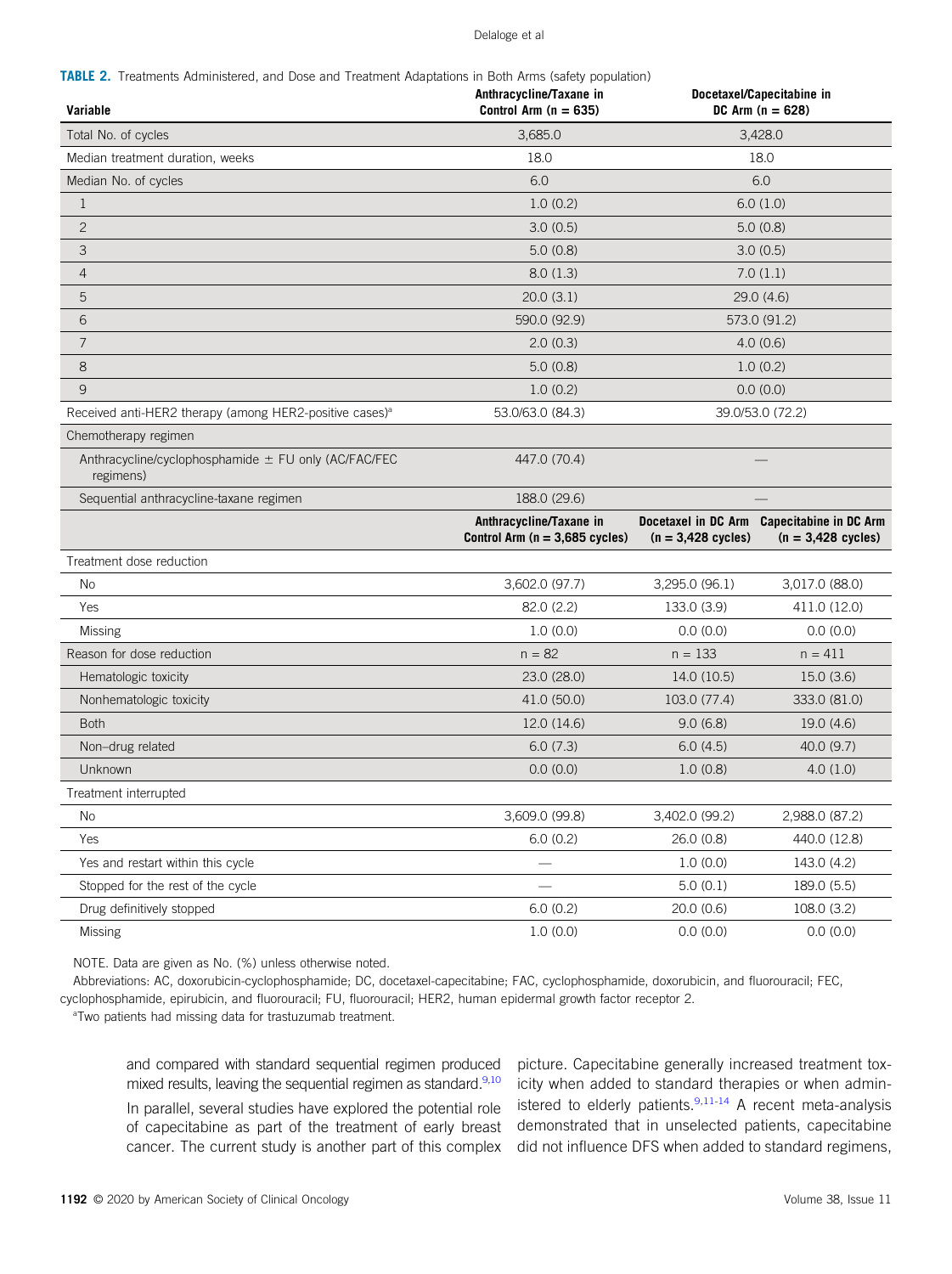

<span id="page-7-0"></span>FIG 2. Efficacy end points in the chemotherapy randomization arms of MINDACT. (A) Disease-free survival (DFS; intent-to-treat [ITT] randomization [R-C] population). (B) Distant metastases–free survival (DMFS; ITT R-C population). (C) Overall survival (OS; ITT R-C population). (D) DFS (clinical-high risk [cH]/ genomic-high risk [gH]). (E) DMFS (cH/gH). (F) OS (cH/gH). DC, docetaxel-capecitabine; HR, hazard ratio; KM, Kaplan-Meier.

except in exploratory subanalyses in patients with triple-negative breast cancer.<sup>15</sup> In the Create-X trial, administration of sequential capecitabine in patients with poor response to standard neoadjuvant therapy resulted in a DFS and OS benefit, mostly driven by patients with triple-negative breast cancer.<sup>16</sup> In TACT2, Cameron et al $17$  concluded that capecitabine could be used in place of CMF without significant loss of efficacy and

with improved quality of life. However, in the GEICAM/2003-10 study, capecitabine was inferior to docetaxel after anthracyclinecyclophosphamide.<sup>18</sup> The current study has a different design, with an attempt to insert capecitabine as an alternative to anthracyclines; however, it could not demonstrate any superiority in favor of the DC arm, whatever the subgroup, including the relevant clinical-high risk/genomic-high risk group.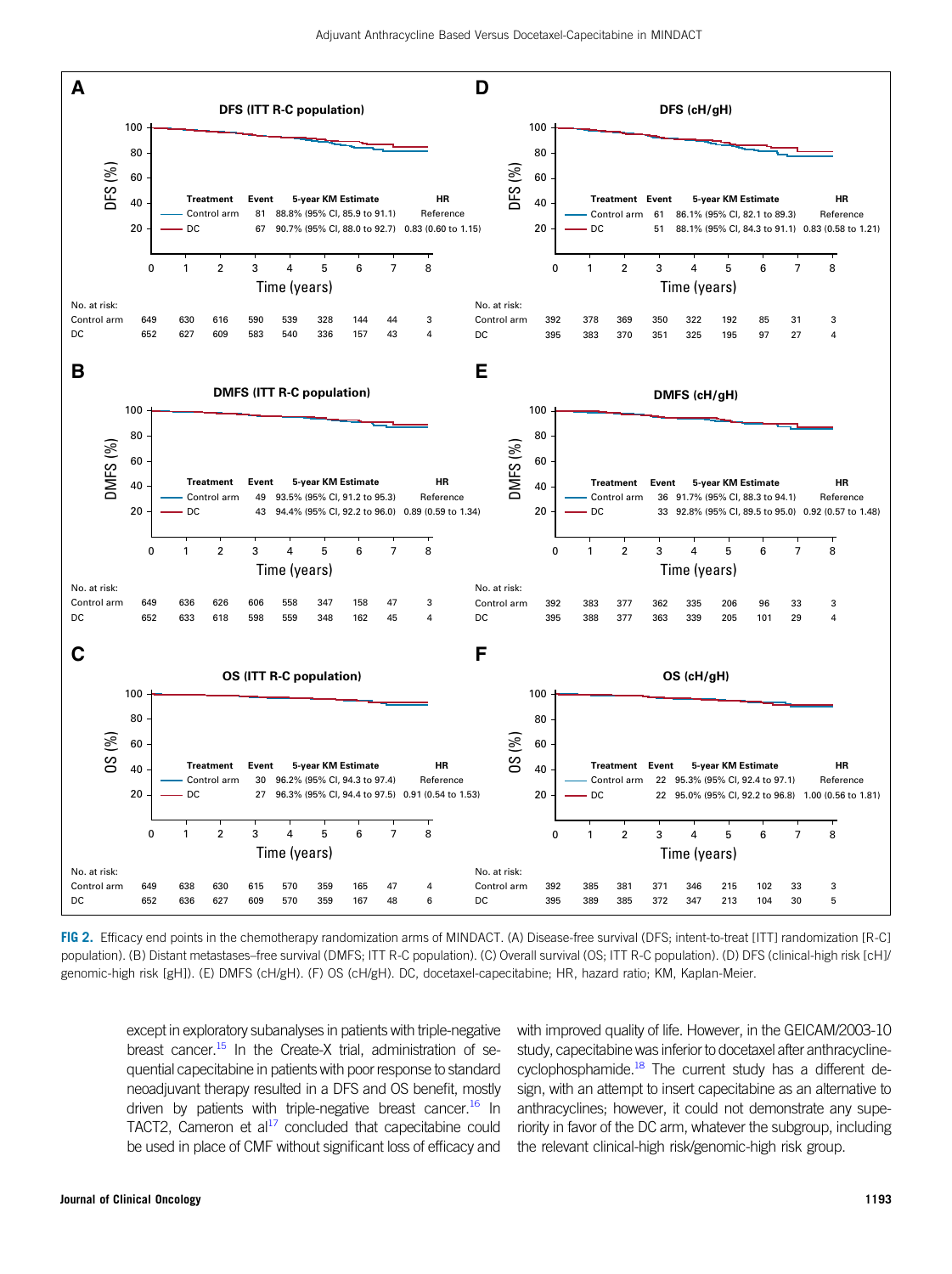| <b>Disease Free Survival</b>                |                      |                   |      |                             |      |                  |           |                                         |     |                         |
|---------------------------------------------|----------------------|-------------------|------|-----------------------------|------|------------------|-----------|-----------------------------------------|-----|-------------------------|
|                                             |                      | Events/Patients   |      |                             |      |                  | HR and CI |                                         |     |                         |
|                                             | DC                   | Control Arm       |      | HR (95% CI)                 |      | (DC              |           | : Control Arm)                          |     | <b>Interaction Test</b> |
| Age, years<br>< 50                          | 23/239               | 30/242            | 0.78 | $(0.45 \text{ to } 1.35)$   |      |                  |           |                                         |     | $P = .786$ (df = 1)     |
| $\geq 50$                                   | 44/413               | 51/407            | 0.86 | (0.57 to 1.29)              |      |                  |           |                                         |     |                         |
| Risk (clinical/genomic) at enrollment       |                      |                   |      |                             |      |                  |           |                                         |     |                         |
| cL/gH                                       | 4/78                 | 9/79              | 0.45 | $(0.14 \text{ to } 1.45)$   |      |                  |           |                                         |     | $P = .514$ (df = 2)     |
| cH/gL                                       | 9/161                | 9/158             | 1.02 | $(0.41$ to 2.57)            |      |                  |           |                                         |     |                         |
| cH/gH                                       | 54/413               | 63/412            | 0.86 | $(0.60 \text{ to } 1.23)$   |      |                  |           |                                         |     |                         |
| Hormonal receptor status (local laboratory) |                      |                   |      |                             |      |                  |           |                                         |     |                         |
| Negative                                    | 29/154               | 30/151            | 1.00 | $(0.60 \text{ to } 1.66)$   |      |                  |           |                                         |     | $P = .387$ (df = 1)     |
| Positive                                    | 38/498               | 51/498            | 0.74 | $(0.49 \text{ to } 1.13)$   |      |                  |           |                                         |     |                         |
| <b>HER2 status (local laboratory)</b>       |                      |                   |      |                             |      |                  |           |                                         |     |                         |
| Negative                                    | 59/574               | 68/566            | 0.86 | (0.61 to 1.22)              |      |                  |           |                                         |     | $P = .373$ (df = 2)     |
| Positive                                    | 7/65                 | 8/68              | 0.98 | $(0.35$ to 2.71)            |      |                  |           |                                         |     |                         |
| Not done or not received                    | 1/13                 | 5/15              | 0.21 | $(0.02 \text{ to } 1.80)$ · |      |                  |           |                                         |     |                         |
| Lymph node resection procedure              |                      |                   |      |                             |      |                  |           |                                         |     |                         |
| Full axillary dissection                    | 28/268               | 28/267            | 1.02 | (0.60 to 1.71)              |      |                  |           |                                         |     | $P = .342$ (df = 1)     |
| <b>SLNB</b>                                 | 39/384               | 53/382            | 0.73 | $(0.49 \text{ to } 1.11)$   |      |                  |           |                                         |     |                         |
| Type of breast cancer surgery performed     |                      |                   |      |                             |      |                  |           |                                         |     |                         |
| Breast conserving surgery 49/526            |                      | 66/522            | 0.74 | (0.51 to 1.07)              |      |                  |           |                                         |     | $P = .196$ (df = 1)     |
| Mastectomy                                  | 18/126               | 15/127            | 1.24 | $(0.62 \text{ to } 2.46)$   |      |                  |           |                                         |     |                         |
|                                             |                      |                   |      |                             |      |                  |           |                                         |     |                         |
|                                             |                      |                   |      |                             |      |                  |           |                                         |     |                         |
| <b>Total</b>                                | 67/652<br>$(10.3\%)$ | 81/649<br>(12.5%) | 0.83 | $(0.60 \text{ to } 1.15)$   |      |                  |           |                                         |     |                         |
|                                             |                      |                   |      |                             |      |                  |           |                                         |     |                         |
|                                             |                      |                   |      |                             | 0.25 | 0.5<br><b>DC</b> | 1.0       | 2.0<br>Control arm                      | 4.0 |                         |
|                                             |                      |                   |      |                             |      | better           |           | better                                  |     |                         |
|                                             |                      |                   |      |                             |      |                  |           | Unadjusted treatment effect: $P = .263$ |     |                         |
|                                             |                      |                   |      |                             |      |                  |           |                                         |     |                         |

<span id="page-8-0"></span>FIG 3. Forest plots of disease-free survival, by stratification factors. cH, clinical high risk; cL, clinical low risk; DC, docetaxel-capecitabine; gH, genomic high risk; gL, genomic low risk; HER2, human epidermal growth factor receptor 2; HR, hazard ratio; SLNB, sentinel lymph node biopsy.

The current study has some limitations. The power to demonstrate a potential significant difference between arms was lower than expected, mainly because of a lower accrual rate than anticipated. Furthermore, patients' prognosis was remarkably good despite their classification as high risk, with DFS rates of 88.8% and 90.7% and DMFS rates of 93.5 and 94.4% at 5 years, respectively, in each arm. The potential to demonstrate the superiority of a given chemotherapy regimen in these conditions would therefore be low. The trial was designed as a superiority trial and would furthermore have even less power to demonstrate noninferiority. The regimen used in the control arm of the trial cannot be considered standard anymore—70% of patients did not receive taxanes. DC has therefore not been directly compared with the best current standards available, comprising sequential anthracycline-taxane or nonanthracycline regimens including taxanes, such as docetaxel-cyclophosphamide.<sup>10</sup> The population accrued was heterogeneous and consisted of patients with luminal and triple-negative (approximately 20% per arm) or HER2-positive (approximately 9% per arm) disease. An effect of the experimental therapy compared with the standard arm could therefore not be detected if limited to a tumor subset, such as the triple-negative subset, as suggested by other trials and discussed previously. $15,16$  $15,16$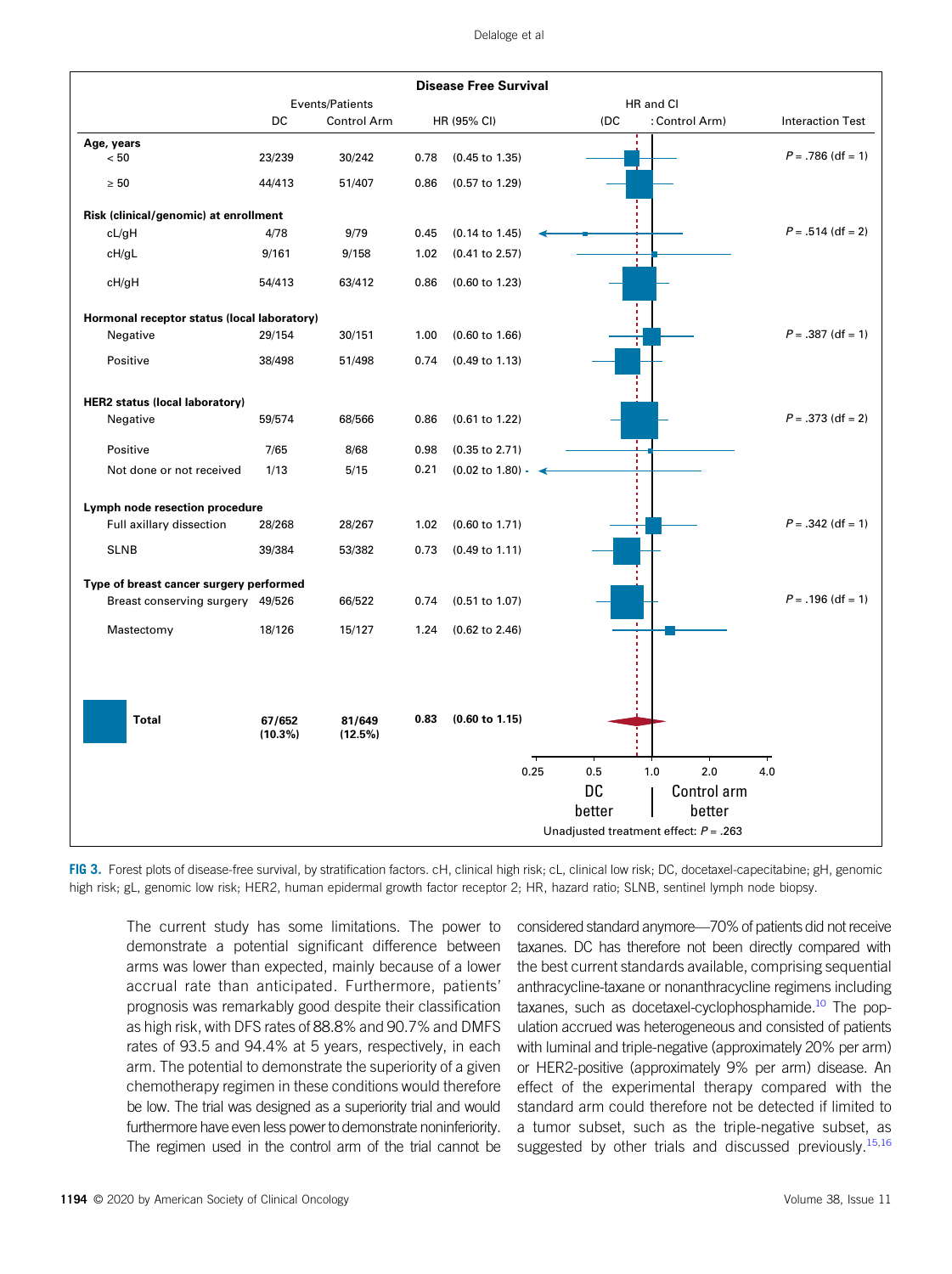<span id="page-9-0"></span>TABLE 3. Adverse Events in Control and DC Arms (safety population, per patient, worse Common Terminology Criteria for Adverse Events version 3.0 grade, on treatment)

|                                       |                           | Control Arm $(n = 635)$ | DC Arm $(n = 628)$       |                |  |
|---------------------------------------|---------------------------|-------------------------|--------------------------|----------------|--|
| <b>Adverse Event</b>                  | Grade 1-2                 | Grade $\geq 3$          | Grade 1-2                | Grade $\geq 3$ |  |
| Nausea                                | 438.0 (69.0)              | 18.0(2.8)               | 268.0 (42.7)             | 12.0(1.9)      |  |
| Vomiting                              | 188.0 (29.6)              | 13.0 (2.0)              | 88.0 (14.0)              | 14.0 (2.2)     |  |
| Fatigue                               | 438.0 (69.0)              | 35.0(5.5)               | 423.0 (67.4)             | 34.0(5.5)      |  |
| Neuropathy                            | 88.0 (13.9)               | 4.0(0.6)                | 252.0 (40.2)             | 26.0 (4.1)     |  |
| Hand/foot syndrome                    | 50.0 (7.9)                | 6.0(0.9)                | 308.0 (49.0)             | 99.0 (15.8)    |  |
| Neutropenia                           | 74.0 (11.7) <sup>a</sup>  | 249.0 (39.2)            | 24.0 (3.8) <sup>a</sup>  | 180.0 (28.6)   |  |
| Leukopenia                            | 119.0 (18.7) <sup>a</sup> | 139.0 (21.9)            | 87.0 (13.9) <sup>a</sup> | 90.0 (14.3)    |  |
| Thrombocytopenia                      | $5.0 (0.8)^a$             | 4.0(0.6)                | 2.0(0.3) <sup>a</sup>    | 0.0(0.0)       |  |
| Anemia                                | 90.0 (14.2) <sup>a</sup>  | 1.0(0.2)                | $32.0(5.1)^a$            | 0.0(0.0)       |  |
| Diarrhea                              | 140.0 (22.0)              | 7.0(1.1)                | 248.0 (39.5)             | 30.0(4.8)      |  |
| Constipation                          | 180.0 (28.3)              | 5.0(0.8)                | 146.0 (23.2)             | 0.0(0.0)       |  |
| Febrile neutropenia                   | 0.0(0.0)                  | 65.0 (10.3)             | 0.0(0.0)                 | 44.0 (7.0)     |  |
| Infection                             | 127.0 (20.0)              | 39.0(6.1)               | 122.0 (19.4)             | 33.0(5.3)      |  |
| Alopecia                              | 390.0 (61.4)              | 0.0(0.0)                | 354.0 (56.4)             | 0.0(0.0)       |  |
| Mucositis/stomatitis                  | 291.0 (45.8)              | 12.0(1.9)               | 300.0 (47.8)             | 20.0(3.2)      |  |
| Cough                                 | 62.0 (9.8)                | 0.0(0.0)                | 39.0 (6.2)               | 1.0(0.2)       |  |
| Nail toxicity                         | 66.0 (10.4)               | 2.0(0.3)                | 238.0 (37.9)             | 60.0(9.6)      |  |
| Headache                              | 101.0 (15.9)              | 1.0(0.2)                | 44.0 (7)                 | 1.0(0.2)       |  |
| Dry eye                               | 107.0 (16.9)              | 1.0(0.2)                | 148.0 (23.5)             | 1.0(0.2)       |  |
| Dry mouth                             | 46.0 (7.2)                | 1.0(0.2)                | 23.0(3.7)                | 1.0(0.2)       |  |
| Dysgueusia                            | 95.0 (15)                 | 0.0(0.0)                | 179.0 (28.5)             | $0.0$ (0.0)-   |  |
| SGPT increased                        | 219.0 (34.5)              | 4.0(0.6)                | 240.0 (38.2)             | 11(1.8)        |  |
| SGOT increased                        | 164.0 (25.8)              | 1.0(0.2)                | 201.0 (32.0)             | 5.0(0.8)       |  |
| Drug-related edema                    | 34.0 (5.3)                | 2.0(0.3)                | 112.0 (17.8)             | 2.0(0.3)       |  |
| Cardiac toxicity                      |                           |                         |                          |                |  |
| Ischemia/infarction                   | 1.0(0.2)                  | 1.0(0.2)                | 3.0(0.5)                 | 2.0(0.3)       |  |
| Hypertension                          | 11.0(1.7)                 | 1.0(0.2)                | 16.0(2.5)                | 1.0(0.2)       |  |
| Hypotension                           | 19.0(3.0)                 | 1.0(0.2)                | 19.0 (3.0)               | 0.0(0.0)       |  |
| Left ventricular systolic dysfunction | 1.0(0.2)                  | 0.0(0.0)                | 1.0(0.2)                 | 0.0(0.0)       |  |
| Other                                 | 41.0 (6.4)                | 1.0(0.2)                | 24.0 (3.9)               | 2.0(0.4)       |  |
| Toxic death                           |                           | 2.0(0.3)                |                          | 3.0(0.5)       |  |

NOTE. Data are given as No. (%) unless otherwise noted.

Abbreviation: DC, docetaxel-capecitabine.

<sup>a</sup>Grade 2 only.

Regarding safety, standard administration of the drugs used have changed since then, such as prophylactic granulocyte-colony stimulating factor use, which was not mandatory in any arm of the trial.<sup>[19](#page-11-16)</sup> Of note, such treatment would not be possible in the DC arm where capecitabine is administered during  $14$  days.<sup>[19](#page-11-16)</sup> The trial was also not designed to provide detailed, longitudinal long-term safety data (such as for alopecia; Appendix [Table A3](#page-16-0), online only).

In conclusion, the adjuvant DC combination did not improve the outcome of high clinical and/or genomic risk patients included in the MINDACT study compared with anthracycline-based chemotherapy, including in the relevant clinical-high risk/genomic-high risk group. In addition, the safety profile does not favor this DC combination, which is therefore not recommended as a primary option in this setting but could be considered as an alternative if anthracyclines are contraindicated.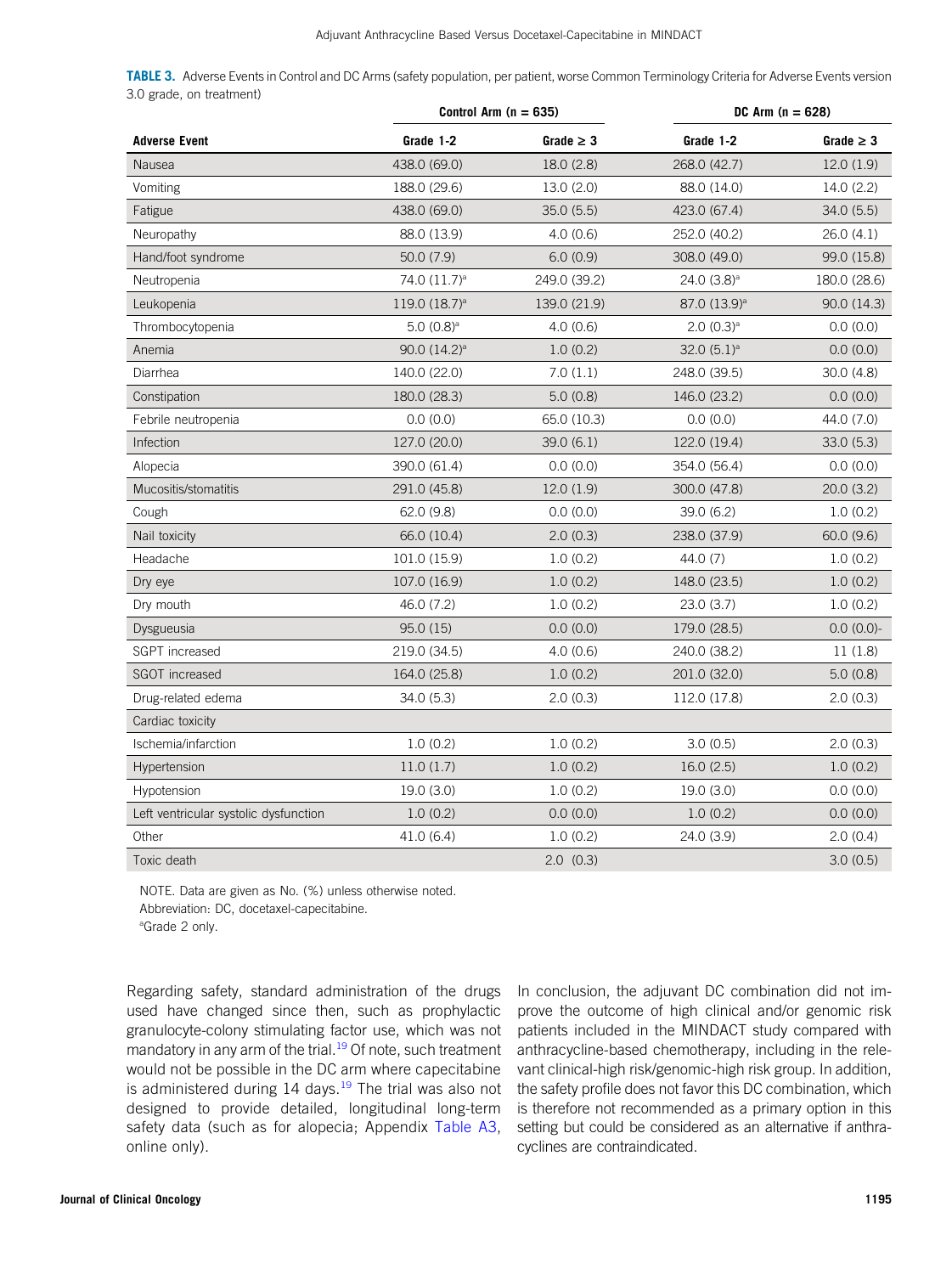#### **AFFILIATIONS**

1 Gustave Roussy, Villejuif, France

2 Unicancer Breast Group, Paris, France

<sup>3</sup>Institut Jules Bordet, Université Libre de Bruxelles, Brussels, Belgium

4 Netherlands Cancer Institute, Amsterdam, the Netherlands 5 European Organization for Research and Treatment of Cancer, Brussels, Belgium

6 Helen Diller Family Comprehensive Cancer Center, University of California, San Francisco, San Francisco, CA

<sup>7</sup>Zuyderland Medisch Centrum, Heerlen-Geleen, the Netherlands

<sup>8</sup>Institut Curie-Hôpital Rene Huguenin, Saint-Cloud, France 9 Institut Catala D'Oncologia–Institut d'Investigacio Biomedica de

Bellvitge, L'Hospitalet, Barcelona, Spain

<sup>10</sup>Hospital General Vall D'Hebron, Barcelona, Spain

<sup>11</sup>Breast International Group, Brussels, Belgium

<sup>12</sup>Centre Hospitalier Universitaire Vaudois, Lausanne, Switzerland

13Europa Donna-The European Breast Cancer Coalition, Milan, Italy 14Breast Unit Kliniken Essen-Mitte, Westdeutsche Studiengruppe, Mönchengladbach, Germany

<sup>15</sup>St Johannes Hospital, Dortmund, Germany

<sup>16</sup>Institut de Cancérologie de Lorraine, Vandoeuvre-Les-Nancy, France <sup>17</sup>Institut Curie Paris Sciences et Lettres, Université de Paris, Paris, France

18The University of Texas Health Sciences Center, San Antonio, TX <sup>19</sup>Clinica Universidad de Navarra-Site Madrid, Madrid, Spain

20Jeroen Bosch Ziekenhuis, 's-Hertogenbosch, the Netherlands

21Baylor University College of Medicine, Houston, TX

22University of Milan and European Institute of Oncology–Istituto di Ricovero e Cura a Carattere Scientifico, Milan, Italy

23University of Genoa and Azienda Ospedaliera Universitaria San Martino, Genova, Italy

<sup>24</sup>Centre Hospitalier Universitaire, Université Catholique de Louvain, Namur, Belgium

25Champalimaud Clinical Center/Champalimaud Foundation, Lisbon, Portugal

## CORRESPONDING AUTHOR

Suzette Delaloge, MD, Department of Medical Oncology, Gustave Roussy, 114 rue Edouard Vaillant, 94800 Villejuif, France; e-mail: [Suzette.delaloge@gustaveroussy.fr.](mailto:Suzette.delaloge@gustaveroussy.fr)

#### PRIOR PRESENTATION

Presented orally at the 2017 American Society of Clinical Oncology Annual Meeting, Chicago IL, June 2-6, 2017.

## **SUPPORT**

MINDACT was supported by grants from the European Commission Framework Programme VI (FP6-LSHC-CT-2004-503426, TRANSBIG Network of Excellence), the Breast Cancer Research Foundation, Novartis, F Hoffman La Roche, Sanofi, Eli Lilly, Veridex, the US National Cancer Institute, the European Breast Cancer Council–Breast Cancer Working Group (for the MINDACT biobank), the Jacqueline Seroussi Memorial Foundation (2006 JSMF award), Prix Mois du Cancer du Sein (2004 award), Susan G Komen for the Cure (SG05-0922-02), Fondation Belge Contre le Cancer (SCIE 2005-27), Dutch Cancer Society, The Netherlands Genomics Initiative–Cancer Genomics Centre (2008- 2012), Association Le Cancer du Sein, Parlons-en!, the Brussels Breast Cancer Walk-Run and the American Women's Club of Brussels, NIF Trust, German Cancer Aid, the Grant Simpson Trust and Cancer Research UK, and La Ligue Nationale Contre Le Cancer. Also supported by the European Organization for Research and Treatment of Cancer Cancer Research Fund. Whole-genome analysis was provided in kind by Agendia.

The funders had no role in study design, data collection, data analysis, data interpretation, or writing of the report. The corresponding author had

full access to all the data in the study and had final responsibility for the decision to submit for publication.

## CLINICAL TRIAL INFORMATION [NCT00433589](https://clinicaltrials.gov/ct2/show/NCT00433589)

# AUTHORS' DISCLOSURES OF POTENTIAL CONFLICTS OF INTEREST AND DATA AVAILABILITY STATEMENT

Disclosures provided by the authors and data availability statement (if applicable) are available with this article at DOI [https://doi.org/10.1200/](https://ascopubs.org/doi/full/10.1200/JCO.19.01371) [JCO.19.01371.](https://ascopubs.org/doi/full/10.1200/JCO.19.01371)

# AUTHOR CONTRIBUTIONS

Conception and design: Suzette Delaloge, Martine Piccart, Emiel Rutgers, Laura J. van 't Veer, Susan Knox, Peter Ravdin, Isabel T. Rubio, Mahasti Saghatchian, Alastair M. Thompson, Jan Bogaerts, Fatima Cardoso Administrative support: Aleksandra Dudek-Peric, Florentine S. Hilbers,

Konstantinos Tryfonidis

Provision of study material or patients: Suzette Delaloge, Emiel Rutgers, Franchette van den Berkmortel, Etienne Brain, Miguel Gil-Gil, Patricia Gomez, Zaman Khalil, Sherko Kuemmel, Georg Kunz, Jean-Yves Pierga, Mahasti Saghatchian, Alastair M. Thompson, Fatima Cardoso

Collection and assembly of data: Suzette Delaloge, Emiel Rutgers, Saskia Litière, Franchette van den Berkmortel, Etienne Brain, Aleksandra Dudek-Peric, Miguel Gil-Gil, Patricia Gomez, Florentine S. Hilbers, Zaman Khalil, Georg Kunz, Anne Lesur, Jean-Yves Pierga, Peter Ravdin, Isabel T. Rubio, Tineke J. Smilde, Alastair M. Thompson, Giuseppe Viale, Gabriele Zoppoli, Konstantinos Tryfonidis, Jan Bogaerts, Fatima Cardoso Data analysis and interpretation: Suzette Delaloge, Martine Piccart, Emiel

Rutgers, Saskia Litière, Laura J. van 't Veer, Franchette van den Berkmortel, Etienne Brain, Aleksandra Dudek-Peric, Miguel Gil-Gil, Patricia Gomez, Zaman Khalil, Susan Knox, Sherko Kuemmel, Anne Lesur, Peter Ravdin, Isabel T. Rubio, Tineke J. Smilde, Alastair M. Thompson, Peter Vuylsteke, Konstantinos Tryfonidis, Coralie Poncet, Fatima Cardoso

Manuscript writing: All authors

Final approval of manuscript: All authors Accountable for all aspects of the work: All authors

## ACKNOWLEDGMENT

The authors thank all patients and families who participated in this study. The authors are grateful to the European Commission Sixth Framework Programme (FP6-LSHC-CT-2004-503426), the European Community Seventh Framework Programme (HEALTH-F2-2009-223175 to the Collaborative Oncological Gene-environment Study), the Breast International Group AISBL, F Hoffmann-La Roche, Novartis, and Sanofi for supporting this independent European Organisation for the Research and Treatment of Cancer study. Special thanks to All national coordinating centers and Breast International Group groups participating in MINDACT (EORTC-BCG, GOIRC, NCRI-BCSG, SOLTI, UNICANCER-UCBG, WSG); Peter Ravdin, who kindly allowed the implementation of Adjuvant! Online In MINDACT to allow all patients included in the trial to have their clinical risk evaluated; Steering Committee members: Karen Benn, Jan Bogaerts, Fatima Cardoso, Eva Ciruelos, Sabine Corochan, Julia Cuny, Lorena de la Pena, Suzette Delaloge, Mauro DeLorenzi, Aleksandra Dudek-Peric, Inge Eekhout, Oleg Gluz, Vassilis Golfinopoulos, Theodora Goulioti, Nadia Harbeck, Valérie Hilal, Susan Knox, Jerome Lemonnier, Michał Ławniczak, Luca Marini, Erika Matos, Peppi Morales, Kirsten Murray, Urlike Nitz, Rodolfo Passalaqua, Martine Piccart, Jolanda Remmelzwaal, Isabel Rubio, Emiel Rutgers, Mahasti Saghatchian, Leen Slaets, Christos Sotiriou, Carolyn Straehle, Mark Straley, Nathalie Theron, Alastair Thompson, Konstantinos Tryfonidis, Renata Todeschini, Milanka Urunkar, Laura van 't Veer, and Giuseppe Viale; Fellows: Kim Aalders, Jacques Bines, Philippe Bedard, Ivana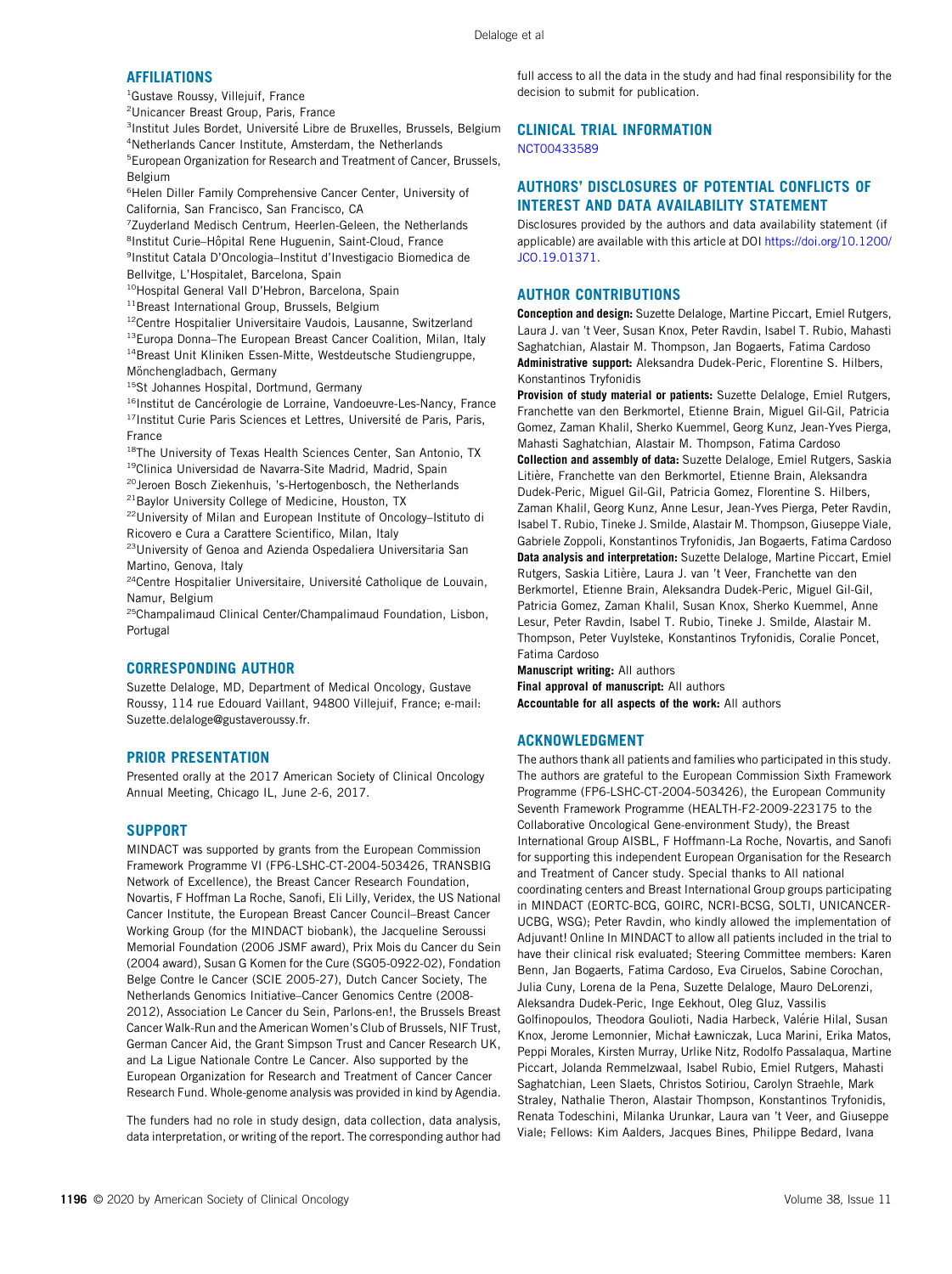Bozovic, Sofia Braga, Carlos Castaneda, Aleksandar Celebic, Camelia Colichi, Carmen Criscitiello, Lissandra Dal Lago, Gaston Demonty, Caroline Drukker, Fei Fei, Michela Lia, Sherene Loi, Stella Mook, Camilo Moulin, Roman Sreseli, and Gustavo Werutsky; European Organisation for the Research and Treatment of Cancer and Breast International Group project and data managers: Sabine Corachan, Aleksandra Dudek-Peric, Lorraine Wheeler, Nicolas Dif, Giovanna Rizzetto, Melanie Beauvois, Livia Meirsman, Hilde Breyssens, Nuria Decker, Kristel Engelen, Anita Akropovic, Jillian Harrison, Frederic Henot, Miet Celis, Britt De Jongh,

Inge Delmotte, Valéry Daubie, Roel Goossens, Nils Helsen, Laetitia Hourt, Sven Janssen, Virginie Soete, Kaat Vansevenant, and Catherine Hermans; and all the many academic institutions and collaborators participating in TRANSBIG consortium's project as well as the scientific or logistical support from Guus Hart, SIB, IEO, Adjuvant!Online, Agendia (Guido Brink, Arno Floore, Bernhard Sixt, and all team members), The Integrated BioBank of Luxembourg (IBBL), IDDI (Marc Buyse), and World Courier.

## REFERENCES

- <span id="page-11-0"></span>1. Siegel R, Ma J, Zou Z, et al: Cancer statistics, 2014. CA Cancer J Clin 64:9-29, 2014
- <span id="page-11-1"></span>2. Azim HA Jr, de Azambuja E, Colozza M, et al: Long-term toxic effects of adjuvant chemotherapy in breast cancer. Ann Oncol 22:1939-1947, 2011
- <span id="page-11-2"></span>3. Early Breast Cancer Trialists' Collaborative Group (EBCTCG), Peto R, Davies C, et al: Comparisons between different polychemotherapy regimens for early breast cancer: Meta-analyses of long-term outcome among 100,000 women in 123 randomised trials. Lancet 379:432-444, 2012
- <span id="page-11-3"></span>4. Cardoso F, van't Veer LJ, Bogaerts J, et al: 70-gene signature as an aid to treatment decisions in early-stage breast cancer. N Engl J Med 375:717-729, 2016
- <span id="page-11-4"></span>5. Sparano JA, Gray RJ, Makower DF, et al: Adjuvant chemotherapy guided by a 21-gene expression assay in breast cancer. N Engl J Med 379:111-121, 2018
- <span id="page-11-5"></span>6. O'Shaughnessy J, Miles D, Vukelja S, et al: Superior survival with capecitabine plus docetaxel combination therapy in anthracycline-pretreated patients with advanced breast cancer: Phase III trial results. J Clin Oncol 20:2812-2823, 2002
- <span id="page-11-6"></span>7. Roché H, Fumoleau P, Spielmann M, et al: Sequential adjuvant epirubicin-based and docetaxel chemotherapy for node-positive breast cancer patients: The FNCLCC PACS 01 Trial. J Clin Oncol 24:5664-5671, 2006
- <span id="page-11-7"></span>8. Jones S, Holmes FA, O'Shaughnessy J, et al: Docetaxel with cyclophosphamide is associated with an overall survival benefit compared with doxorubicin and cyclophosphamide: 7-year follow-up of US Oncology research trial 9735. J Clin Oncol 27:1177-1183, 2009
- <span id="page-11-8"></span>9. Blum JL, Flynn PJ, Yothers G, et al: Anthracyclines in early breast cancer: The ABC trials-USOR 06-090, NSABP B-46-I/USOR 07132, and NSABP B-49 (NRG Oncology). J Clin Oncol 35:2647-2655, 2017
- <span id="page-11-9"></span>10. Nitz U, Gluz O, Clemens M, et al: West German Study PlanB trial: Adjuvant four cycles of epirubicin and cyclophosphamide plus docetaxel versus six cycles of docetaxel and cyclophosphamide in HER2-negative early breast cancer. J Clin Oncol 37:799-808, 2019
- <span id="page-11-10"></span>11. Muss HB, Berry DA, Cirrincione CT, et al: Adjuvant chemotherapy in older women with early-stage breast cancer. N Engl J Med 360:2055-2065, 2009 [Erratum: N Engl J Med 361:1714, 2009]
- 12. von Minckwitz G, Rezai M, Loibl S, et al: Capecitabine in addition to anthracycline- and taxane-based neoadjuvant treatment in patients with primary breast cancer: Phase III GeparQuattro study. J Clin Oncol 28:2015-2023, 2010
- 13. Möbus V, von Minckwitz G, Jackisch C, et al: German Adjuvant Intergroup Node-positive Study (GAIN): A phase III trial comparing two dose-dense regimens (iddEPC versus ddEC-PwX) in high-risk early breast cancer patients. Ann Oncol 28:1803-1810, 2017
- <span id="page-11-11"></span>14. Joensuu H, Kellokumpu-Lehtinen PL, Huovinen R, et al: Adjuvant capecitabine in combination with docetaxel, epirubicin, and cyclophosphamide for early breast cancer: The randomized clinical FinXX trial. JAMA Oncol 3:793-800, 2017
- <span id="page-11-12"></span>15. Natori A, Ethier JL, Amir E, et al: Capecitabine in early breast cancer: A meta-analysis of randomised controlled trials. Eur J Cancer 77:40-47, 2017
- <span id="page-11-13"></span>16. Masuda N, Lee SJ, Ohtani S, et al: Adjuvant capecitabine for breast cancer after preoperative chemotherapy. N Engl J Med 376:2147-2159, 2017
- <span id="page-11-14"></span>17. Cameron D, Morden JP, Canney P, et al: Accelerated versus standard epirubicin followed by cyclophosphamide, methotrexate, and fluorouracil or capecitabine as adjuvant therapy for breast cancer in the randomised UK TACT2 trial (CRUK/05/19): A multicentre, phase 3, open-label, randomised, controlled trial. Lancet Oncol 18:929-945, 2017
- <span id="page-11-15"></span>18. Martín M, Ruiz Simón A, Ruiz Borrego M, et al: Epirubicin plus cyclophosphamide followed by docetaxel versus epirubicin plus docetaxel followed by capecitabine as adjuvant therapy for node-positive early breast cancer: Results from the GEICAM/2003-10 study. J Clin Oncol 33:3788-3795, 2015
- <span id="page-11-16"></span>19. Smith TJ, Bohlke K, Lyman GH, et al: Recommendations for the use of WBC growth factors: American Society of Clinical Oncology clinical practice guideline update. J Clin Oncol 33:3199-3212, 2015

n-a-a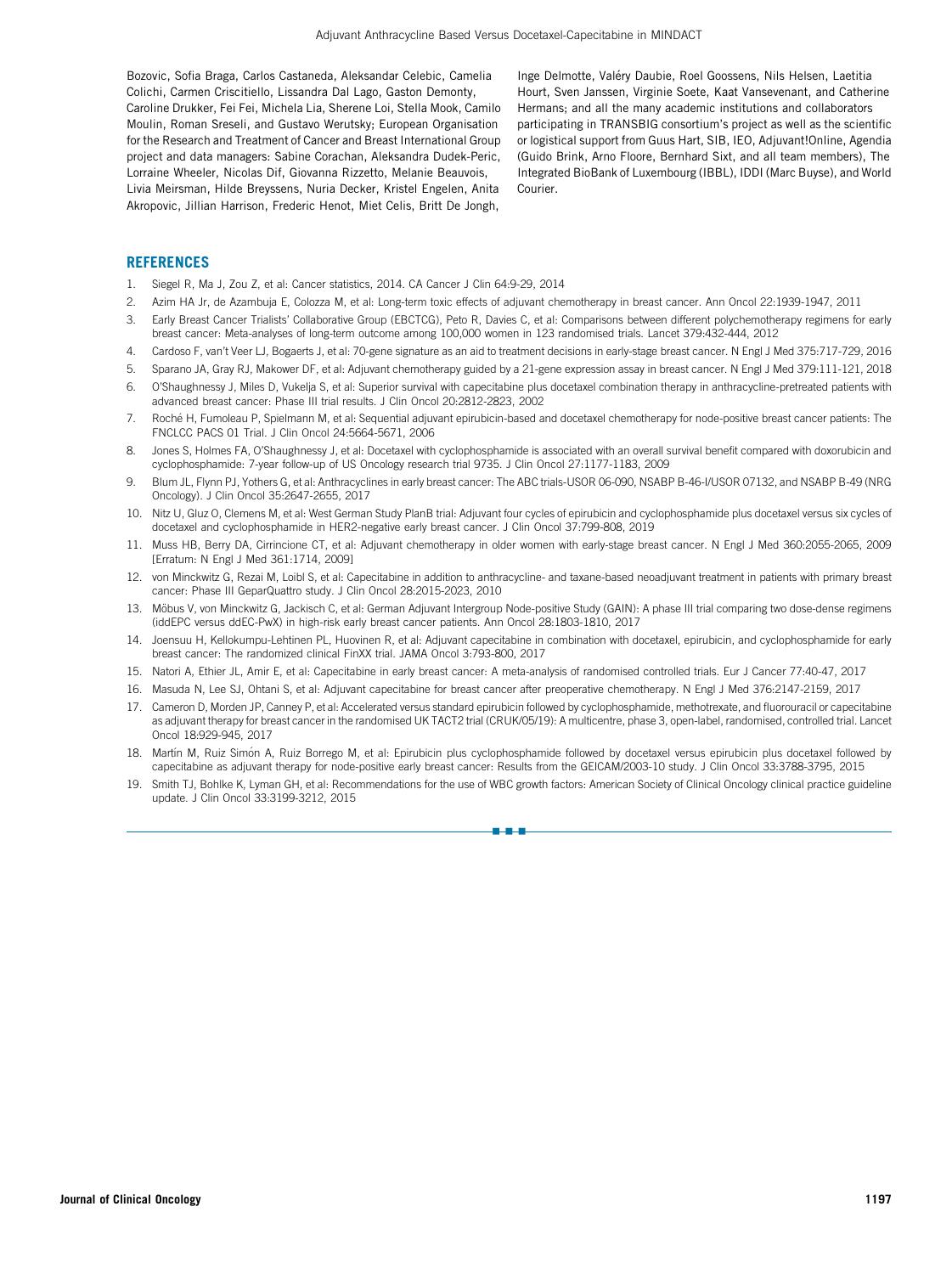#### AUTHORS' DISCLOSURES OF POTENTIAL CONFLICTS OF INTEREST

#### Standard Anthracycline Based Versus Docetaxel-Capecitabine in Early High Clinical and/or Genomic Risk Breast Cancer in the EORTC 10041/BIG 3-04 MINDACT Phase III Trial

The following represents disclosure information provided by authors of this manuscript. All relationships are considered compensated unless otherwise noted. Relationships are self-held unless noted. I = Immediate Family Member, Inst = My Institution. Relationships may not relate to the subject matter of this manuscript. For more information about ASCO's conflict of interest policy, please refer to [www.asco.org/rwc](http://www.asco.org/rwc) or [ascopubs.org/journal/jco/site/ifc.](http://ascopubs.org/journal/jco/site/ifc)

Open Payments is a public database containing information reported by companies about payments made to US-licensed physicians [\(Open Payments](https://openpaymentsdata.cms.gov/)).

#### Suzette Delaloge

Consulting or Advisory Role: AstraZeneca Research Funding: AstraZeneca (Inst), Pfizer (Inst), Genentech (Inst), Puma

(Inst), Eli Lilly (Inst), Novartis (Inst), Sanofi (Inst) Travel, Accommodations, Expenses: Pfizer, AstraZeneca, Roche

#### Martine Piccart

Consulting or Advisory Role: AstraZeneca, Eli Lilly, MSD Oncology, Novartis, Pfizer, Genentech, Crescendo Biologics, Periphagen, HUYA Bioscience International, Debiopharm Group, Odonate Therapeutics, G1 Therapeutics, Menarini, Seattle Genetics, Camel-IDS, Immunomedics, Oncolytics, Radius Health

Research Funding: AstraZeneca (Inst), Eli Lilly (Inst), MSD Oncology (Inst), Novartis (Inst), Pfizer (Inst), Genentech (Inst), Radius Health (Inst), Synthon (Inst), Servier (Inst)

Other Relationship: Radius Health

#### Laura J. van 't Veer

Employment: Agendia Leadership: Agendia Stock and Other Ownership Interests: Agendia

#### Etienne Brain

Honoraria: Pfizer, Roche, Mylan, Bristol-Myers Squibb

Consulting or Advisory Role: Clinigen Group, Bristol-Myers Squibb (Inst), Bristol-Myers Squibb, Pfizer, Samsung, Pfizer, TLC PharmaChem, G1 Therapeutics Travel, Accommodations, Expenses: Roche, Pierre Fabre, Pfizer, AstraZeneca, Novartis

#### Aleksandra Dudek-Peric Employment: Terumo (I)

#### Miguel Gil-Gil

Honoraria: Roche, Pfizer, Novartis, Eisai Consulting or Advisory Role: Daiichi Sankyo, Genomic Health Travel, Accommodations, Expenses: Roche, Daiichi Sankyo, Pfizer, Kern

#### Florentine S. Hilbers

Research Funding: Novartis (Inst), Pfizer (Inst), Genentech (Inst)

#### Zaman Khalil

Consulting or Advisory Role: Amgen (Inst), AstraZeneca (Inst), Celgene (Inst), Genomic Health (Inst), Eli Lilly (Inst), Novartis (Inst), Pfizer (Inst), Eisai (Inst), Roche (Inst), MSD Oncology (Inst)

Travel, Accommodations, Expenses: Roche, Pfizer, Celgene, AstraZeneca, Roche

Susan Knox Stock and Other Ownership Interests: Eli Lilly Travel, Accommodations, Expenses: Roche

#### Sherko Kuemmel

Consulting or Advisory Role: Genentech, Genomic Health, Novartis, AstraZeneca, Amgen, Celgene, Somatex, Daiichi Sankyo, Puma Biotechnology, PFM Medical, Pfizer, MSD Oncology, Eli Lilly, Sonoscape Travel, Accommodations, Expenses: Roche, Daiichi Sankyo

#### Jean-Yves Pierga

Consulting or Advisory Role: Genentech, Novartis, Ipsen, AstraZeneca, Pfizer, Puma Biotechnology, Genentech (Inst), MSD Oncology, Genomic Health, Illumina, MSD Oncology (Inst), Daiichi Sankyo Research Funding: Roche (Inst) Travel, Accommodations, Expenses: AstraZeneca, Amgen

Isabel T. Rubio Honoraria: Roche

Alastair M. Thompson Honoraria: Novartis (I), Pfizer Research Funding: Genentech (Inst) Travel, Accommodations, Expenses: Novartis (I), Pfizer

#### Giuseppe Viale

Honoraria: MSD Oncology, Pfizer Consulting or Advisory Role: Dako, Genentech, Astellas Pharma, Novartis, Bayer, Daiichi Sankyo, MSD Oncology Speakers' Bureau: Genentech Research Funding: Genentech, Ventana Medical Systems (Inst), Dako (Inst), Agilent Technologies (Inst)

Travel, Accommodations, Expenses: Roche, Celgene

#### Gabriele Zoppoli

Research Funding: ThermoFisher Scientific (Inst)

Patents, Royalties, Other Intellectual Property: AstraZeneca concerning methods for SLFN11 detection in cancer samples and its correlation with clinical outcome; Davide Bedognetti and Wouter Hendricxk from SIDRA Medicine, Doha, concerning in vitro experiments with SLFN11 and cancer models Travel, Accommodations, Expenses: Novartis, Roche

Uncompensated Relationships: Breast International Group, Roche,

International Breast Cancer Study Group, AstraZeneca, European Organisation for Research and Treatment of Cancer

#### Peter Vuylsteke

Honoraria: Genentech, Novartis, MSD Oncology, Bristol-Myers Squibb, Pfizer Consulting or Advisory Role: Pfizer Travel, Accommodations, Expenses: Pfizer

#### Konstantinos Tryfonidis

Employment: MSD Oncology Stock and Other Ownership Interests: MSD Oncology

#### Jan Bogaerts

Stock and Other Ownership Interests: Bristol-Myers Squibb Travel, Accommodations, Expenses: AstraZeneca

#### Fatima Cardoso

Consulting or Advisory Role: Roche, Novartis, Pfizer, AstraZeneca, Teva, Astellas Pharma, Merus, Celgene, Eisai, Daiichi Sankyo, Genentech, Merck Sharp & Dohme, Sanofi, Pierre Fabre, Macrogenics, Amgen, GE Healthcare, GlaxoSmithKline, Mylan, Mundipharma, Seattle Genetics, Samsung Bioepis, Medscape, Prime Oncology

Travel, Accommodations, Expenses: Pfizer, Roche, AstraZeneca

No other potential conflicts of interest were reported.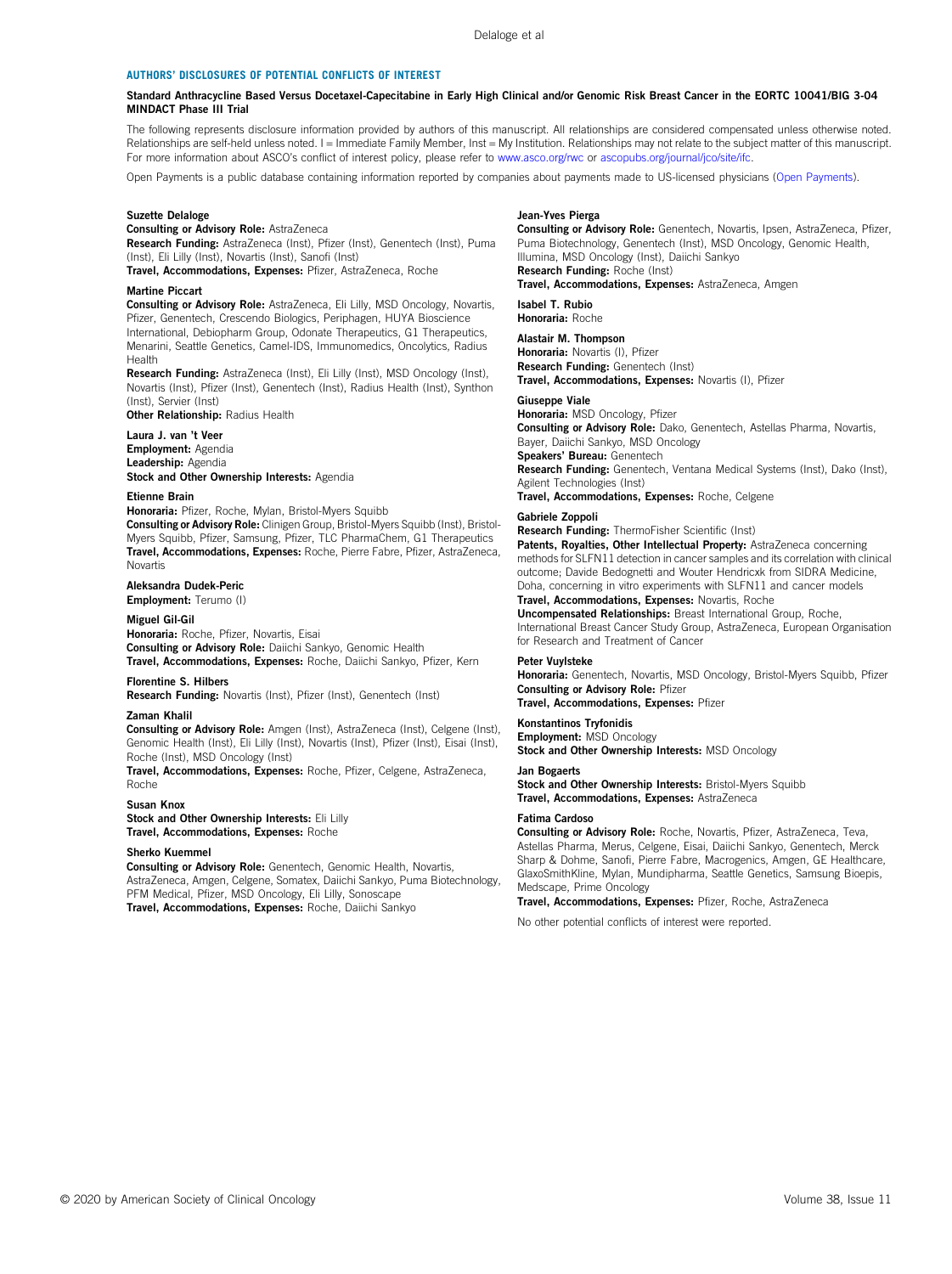# APPENDIX

| <b>Overall Survival</b>                     |                 |             |      |                           |      |        |                                         |     |                         |  |
|---------------------------------------------|-----------------|-------------|------|---------------------------|------|--------|-----------------------------------------|-----|-------------------------|--|
|                                             | Events/Patients |             |      |                           |      |        | HR and CI                               |     |                         |  |
|                                             | DC              | Control Arm |      | HR (95% CI)               |      | (DC    | : Control Arm)                          |     | <b>Interaction Test</b> |  |
| Age, years                                  |                 |             |      |                           |      |        |                                         |     |                         |  |
| < 50                                        | 9/239           | 11/242      | 0.84 | (0.35 to 2.02)            |      |        |                                         |     | $P = .816$ (df = 1)     |  |
| $\geq 50$                                   | 18/413          | 19/407      | 0.95 | $(0.50 \text{ to } 1.81)$ |      |        |                                         |     |                         |  |
| Risk (clinical/genomic) at enrollment       |                 |             |      |                           |      |        |                                         |     |                         |  |
| cL/gH                                       | 1/78            | 3/79        | 0.35 | (0.04 to 3.36)            |      |        |                                         |     | $P = .609$ (df = 2)     |  |
| cH/gL                                       | 2/161           | 3/158       | 0.66 | (0.11 to 3.98)            |      |        |                                         |     |                         |  |
| cH/gH                                       | 24/413          | 24/412      | 1.01 | (0.57 to 1.78)            |      |        |                                         |     |                         |  |
| Hormonal receptor status (local laboratory) |                 |             |      |                           |      |        |                                         |     |                         |  |
| Negative                                    | 15/154          | 13/151      | 1.16 | $(0.55$ to 2.44)          |      |        |                                         |     | $P = .362$ (df = 1)     |  |
| Positive                                    | 12/498          | 17/498      | 0.71 | $(0.34 \text{ to } 1.50)$ |      |        |                                         |     |                         |  |
| <b>HER2 status (local laboratory)</b>       |                 |             |      |                           |      |        |                                         |     |                         |  |
| Negative                                    | 23/574          | 24/566      | 0.96 | (0.54 to 1.70)            |      |        |                                         |     | $P = .438$ (df = 2)     |  |
| Positive                                    | 3/65            | 2/68        | 1.63 | (0.27 to 9.76)            |      |        |                                         |     |                         |  |
| Not done or not received                    | 1/13            | 4/15        | 0.29 | $(0.03 \text{ to } 2.55)$ |      |        |                                         |     |                         |  |
| Lymph node resection procedure              |                 |             |      |                           |      |        |                                         |     |                         |  |
| Full axillary dissection                    | 12/268          | 7/267       | 1.75 | $(0.69 \text{ to } 4.44)$ |      |        |                                         |     | $P = .087$ (df = 1)     |  |
| <b>SLNB</b>                                 | 15/384          | 23/382      | 0.66 | $(0.34 \text{ to } 1.26)$ |      |        |                                         |     |                         |  |
| Type of breast cancer surgery performed     |                 |             |      |                           |      |        |                                         |     |                         |  |
| Breast conserving surgery 17/526            |                 | 24/522      | 0.72 | $(0.38 \text{ to } 1.33)$ |      |        |                                         |     | $P = .155$ (df = 1)     |  |
| Mastectomy                                  | 10/126          | 6/127       | 1.68 | (0.61 to 4.62)            |      |        |                                         |     |                         |  |
|                                             |                 |             |      |                           |      |        |                                         |     |                         |  |
|                                             |                 |             |      |                           |      |        |                                         |     |                         |  |
| <b>Total</b>                                | 27/652          | 30/649      | 0.91 | (0.54 to 1.53)            |      |        |                                         |     |                         |  |
|                                             | $(4.1\%)$       | $(4.6\%)$   |      |                           |      |        |                                         |     |                         |  |
|                                             |                 |             |      |                           | 0.25 | 0.5    | 2.0<br>1.0                              | 4.0 |                         |  |
|                                             |                 |             |      |                           |      | DC     | Control arm                             |     |                         |  |
|                                             |                 |             |      |                           |      | better | better                                  |     |                         |  |
|                                             |                 |             |      |                           |      |        | Unadjusted treatment effect: $P = .722$ |     |                         |  |
|                                             |                 |             |      |                           |      |        |                                         |     |                         |  |

<span id="page-13-0"></span>FIG A1. Forest plots of overall survival, by stratification factors, among patients randomly assigned between an anthracycline-based chemotherapy regimen (control) and docetaxel-capecitabine (DC). cH, clinical high risk; cL, clinical low risk; gH, genomic high risk; gL, genomic low risk; HER2, human epidermal growth factor receptor 2; HR, hazard ratio; SLNB, sentinel lymph node biopsy.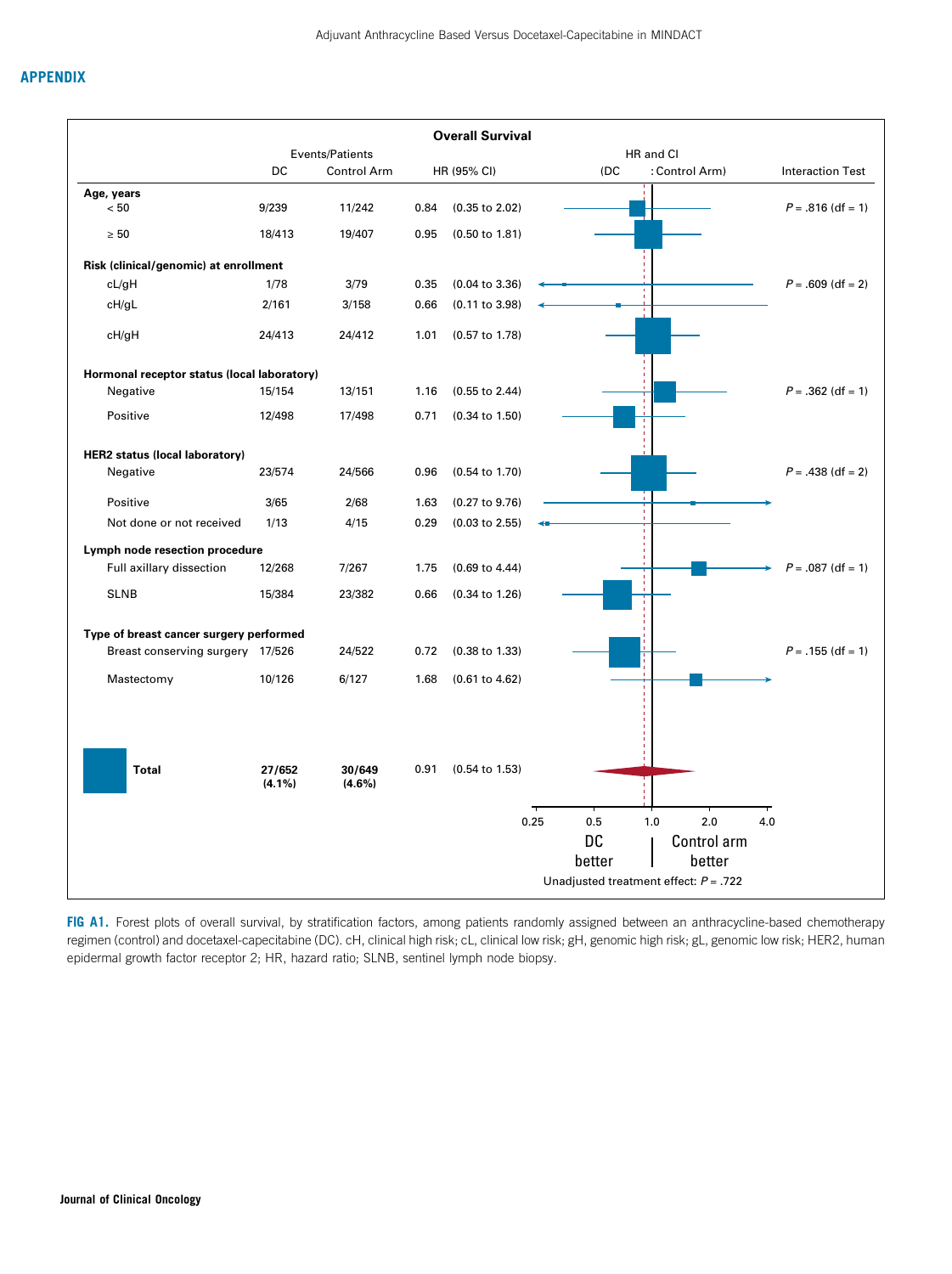Delaloge et al

<span id="page-14-0"></span>TABLE A1. Chemotherapy Regimen Actually Received By Nodal Status Among Patients From the Control Arm

| <b>Chemotherapy Regimen By Nodal Status</b>                        | LN Negative $(\%; n = 444)$ | LN Positive $(\%; n = 191)$ | Total $(%: n = 635)$ |
|--------------------------------------------------------------------|-----------------------------|-----------------------------|----------------------|
| Anthracycline/cyclophosphamide $\pm$ FU only (AC/FAC/FEC regimens) | 442.0 (99.5)                | 5.0(2.6)                    | 447.0 (70.4)         |
| <b>FEC 100</b>                                                     | 409.0 (92.1)                | 5.0(2.6)                    | 414.0 (65.2)         |
| <b>FAC</b>                                                         | 29.0(6.5)                   | 0.0(0.0)                    | 29.0(4.6)            |
| E-CMF                                                              | 4.0(0.9)                    | 0.0(0.0)                    | 4.0(0.6)             |
| Sequential anthracycline-taxane regimen                            | 2.0(0.5)                    | 186.0 (97.4)                | 188.0 (29.6)         |

Abbreviations: AC, doxorubicin-cyclophosphamide; E-CMF, 4 cycles of epirubicin followed by 4 cycles of cyclophosphamide, methotrexate, and fluorouracil; FAC, cyclophosphamide, doxorubicin, and fluorouracil; FEC, cyclophosphamide, epirubicin, and fluorouracil; FU, fluorouracil; LN, lymph node.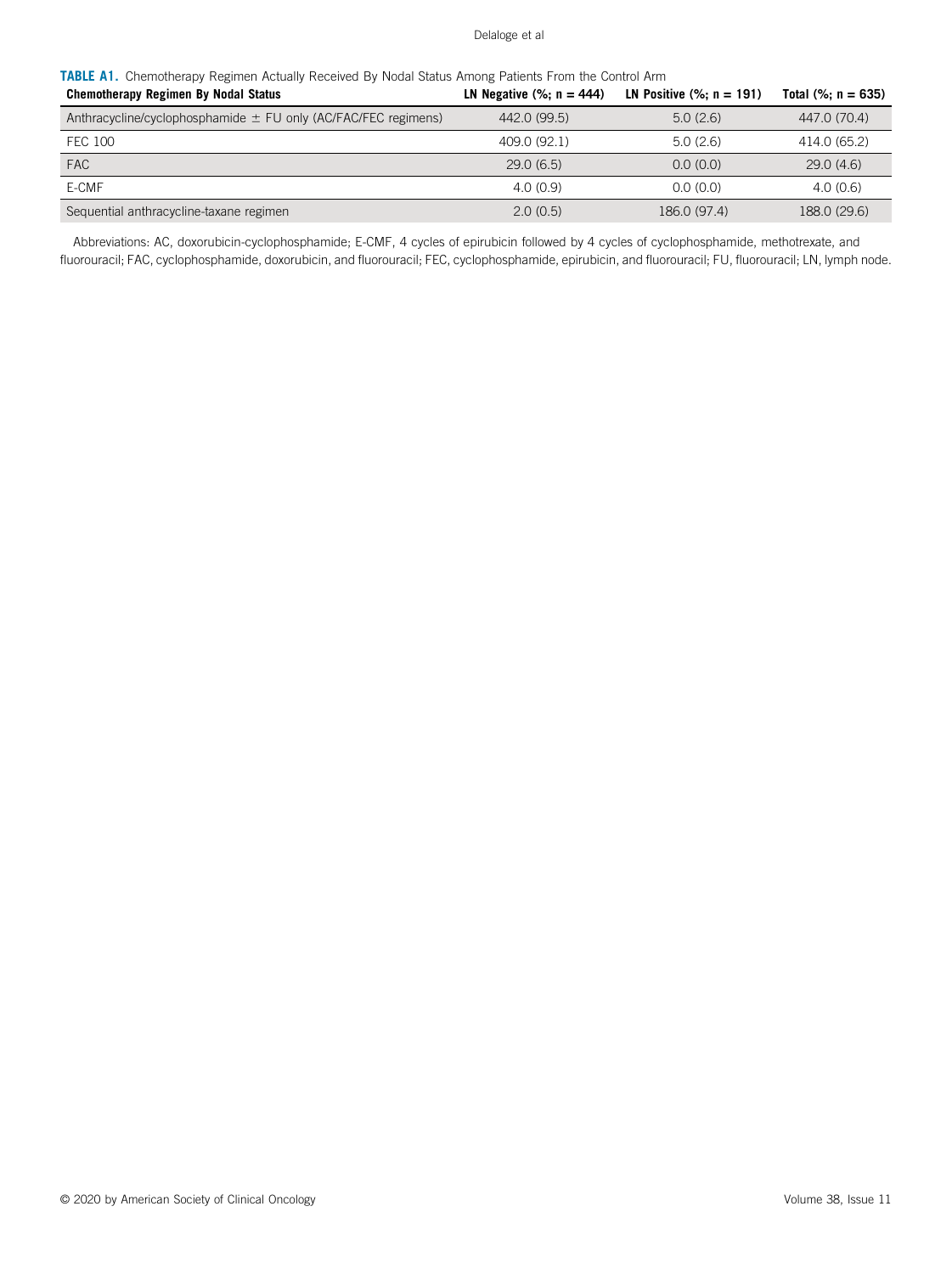<span id="page-15-0"></span>TABLE A2. Detailed Grading of Adverse Events in the Control and DC Arms (safety population, per patient, worse Common Terminology Criteria for Adverse Events version 3.0 grade, on treatment)

|                                       |                            | Control Arm $(n = 635)$ |              |          | DC Arm $(n = 628)$       |             |              |          |  |  |
|---------------------------------------|----------------------------|-------------------------|--------------|----------|--------------------------|-------------|--------------|----------|--|--|
| <b>Adverse Event</b>                  | Grade 1-2                  | Grade 3                 | Grade 4      | Grade 5  | Grade 1-2                | Grade 3     | Grade 4      | Grade 5  |  |  |
| Nausea                                | 438.0 (69.0)               | 18.0 (2.8)              | 0.0(0.0)     | 0.0(0.0) | 268.0 (42.7)             | 10.0(1.6)   | 2.0(0.3)     | 0.0(0.0) |  |  |
| Vomiting                              | 188.0 (29.6)               | 13.0 (2.0)              | 0.0(0.0)     | 0.0(0.0) | 88.0 (14.0)              | 14.0(2.2)   | 0.0(0.0)     |          |  |  |
| Fatigue                               | 438.0 (69.0)               | 35.0(5.5)               | 0.0(0.0)     | 0.0(0.0) | 423.0 (67.4)             | 33.0 (5.3)  | 1.0(0.2)     | 0.0(0.0) |  |  |
| Neuropathy                            | 88.0 (13.9)                | 4.0(0.6)                | 0.0(0.0)     | 0.0(0.0) | 252.0 (40.2)             | 26.0(4.1)   | 0.0(0.0)     | 0.0(0.0) |  |  |
| Hand/foot syndrome                    | 50.0 (7.9)                 | 6(0.9)                  | 0.0(0.0)     | 0.0(0.0) | 308.0 (49.0)             | 99.0 (15.8) | 0.0(0.0)     | 0.0(0.0) |  |  |
| Neutropenia                           | 74.0 (11.7) <sup>a</sup>   | 93.0 (14.6)             | 156.0 (24.6) | 0.0(0.0) | $24.0(3.8)^a$            | 51.0(8.1)   | 129.0 (20.5) | 0.0(0.0) |  |  |
| Leukopenia                            | $119.0(18.7)$ <sup>a</sup> | 92.0 (14.5)             | 47.0 (7.4)   | 0.0(0.0) | 87.0 (13.9) <sup>a</sup> | 80.0 (12.7) | 10.0(1.6)    | 0.0(0.0) |  |  |
| Thrombocytopenia                      | $5.0 (0.8)^a$              | 2.0(0.3)                | 2.0(0.3)     | 0.0(0.0) | 2.0 (0.3) <sup>a</sup>   | 0.0(0.0)    | 0.0(0.0)     | 0.0(0.0) |  |  |
| Anemia                                | 90.0 (14.2) <sup>a</sup>   | 1.0(0.2)                | 0.0(0.0)     | 0.0(0.0) | 32.0 $(5.1)^a$           | 0.0(0.0)    | 0.0(0.0)     | 0.0(0.0) |  |  |
| Diarrhea                              | 140.0 (22.0)               | 7.0(1.1)                | 0.0(0.0)     | 0.0(0.0) | 248.0 (39.5)             | 29.0 (4.6)  | 1.0(0.2)     | 0.0(0.0) |  |  |
| Constipation                          | 180.0 (28.3)               | 5.0(0.8)                | 0.0(0.0)     | 0.0(0.0) | 146.0 (23.2)             | 0.0(0.0)    | 0.0(0.0)     | 0.0(0.0) |  |  |
| Febrile neutropenia                   | 0.0(0.0)                   | 57.0 (9.0)              | 8.0(1.3)     | 0.0(0.0) | 0.0(0.0)                 | 39.0 (6.2)  | 5.0(0.8)     | 0.0(0.0) |  |  |
| Infection                             | 127.0 (20.0)               | 37.0(5.8)               | 2.0(0.3)     | 0.0(0.0) | 122.0 (19.4)             | 33.0(5.3)   | 0.0(0.0)     | 0.0(0.0) |  |  |
| Alopecia                              | 390.0 (61.4)               | 0.0(0.0)                | 0.0(0.0)     | 0.0(0.0) | 354.0 (56.4)             | 0.0(0.0)    | 0.0(0.0)     | 0.0(0.0) |  |  |
| Mucositis/stomatitis                  | 291.0 (45.8)               | 12.0(1.9)               | 0.0(0.0)     | 0.0(0.0) | 300.0 (47.8)             | 20.0(3.2)   | 0.0(0.0)     | 0.0(0.0) |  |  |
| Cough                                 | 62.0(9.8)                  | 0.0(0.0)                | 0.0(0.0)     | 0.0(0.0) | 39.0 (6.2)               | 1.0(0.2)    | 0.0(0.0)     | 0.0(0.0) |  |  |
| Nail toxicity                         | 66.0 (10.4)                | 2.0(0.3)                | 0.0(0.0)     | 0.0(0.0) | 238.0 (37.9)             | 60.0(9.6)   | 0.0(0.0)     | 0.0(0.0) |  |  |
| Headache                              | 101.0 (15.9)               | 1.0(0.2)                | 0.0(0.0)     | 0.0(0.0) | 44.0(7)                  | 1.0(0.2)    | 0.0(0.0)     | 0.0(0.0) |  |  |
| Dry eye                               | 107.0 (16.9)               | 1.0(0.2)                | 0.0(0.0)     | 0.0(0.0) | 148.0 (23.5)             | 1.0(0.2)    | 0.0(0.0)     | 0.0(0.0) |  |  |
| Dry mouth                             | 46.0 (7.2)                 | 1.0(0.2)                | 0.0(0.0)     | 0.0(0.0) | 23.0(3.7)                | 1.0(0.2)    | 0.0(0.0)     | 0.0(0.0) |  |  |
| Dysgueusia                            | 95.0(15)                   | 0.0(0.0)                | 0.0(0.0)     | 0.0(0.0) | 179.0 (28.5)             | 0.0(0.0)    | 0.0(0.0)     | 0.0(0.0) |  |  |
| SGPT increased                        | 219.0 (34.5)               | 4.0(0.6)                | 0.0(0.0)     | 0.0(0.0) | 240.0 (38.2)             | 10.0(1.6)   | 1.0(0.2)     | 0.0(0.0) |  |  |
| SGOT increased                        | 164.0 (25.8)               | 1.0(0.2)                | 0.0(0.0)     | 0.0(0.0) | 201.0 (32.0)             | 4.0(0.6)    | 1.0(0.2)     | 0.0(0.0) |  |  |
| Drug-related edema                    | 34.0 (5.3)                 | 2.0(0.3)                | 0.0(0.0)     | 0.0(0.0) | 112.0 (17.8)             | 2.0(0.3)    | 0.0(0.0)     | 0.0(0.0) |  |  |
| Cardiac toxicity                      |                            |                         |              |          |                          |             |              | 0.0(0.0) |  |  |
| Ischemia/infarction                   | 1.0(0.2)                   | 0.0(0.0)                | 0.0(0.0)     | 1.0(0.2) | 3.0(0.5)                 | 2.0(0.3)    | 0.0(0.0)     | 0.0(0.0) |  |  |
| Hypertension                          | 11.0(1.7)                  | 1.0(0.2)                | 0.0(0.0)     | 0.0(0.0) | 16.0(2.5)                | 1.0(0.2)    | 0.0(0.0)     | 0.0(0.0) |  |  |
| Hypotension                           | 19.0 (3.0)                 | 1.0(0.2)                | 0.0(0.0)     | 0.0(0.0) | 19.0 (3.0)               | 0.0(0.0)    | 0.0(0.0)     | 0.0(0.0) |  |  |
| Left ventricular systolic dysfunction | 1.0(0.2)                   | 0.0(0.0)                | 0.0(0.0)     | 0.0(0.0) | 1.0(0.2)                 | 0.0(0.0)    | 0.0(0.0)     | 0.0(0.0) |  |  |
| Other                                 | 41.0(6.4)                  | 1.0(0.2)                | 0.0(0.0)     | 0.0(0.0) | 24.0 (3.9)               | 1.0(0.2)    | 1.0(0.2)     | 0.0(0.0) |  |  |
| Toxic death                           |                            |                         |              | 2.0(0.3) |                          |             |              | 3.0(0.5) |  |  |

NOTE. Data are given as No. (%) unless otherwise noted.

Abbreviation: DC, docetaxel-capecitabine.

<sup>a</sup>Grade 2 only.